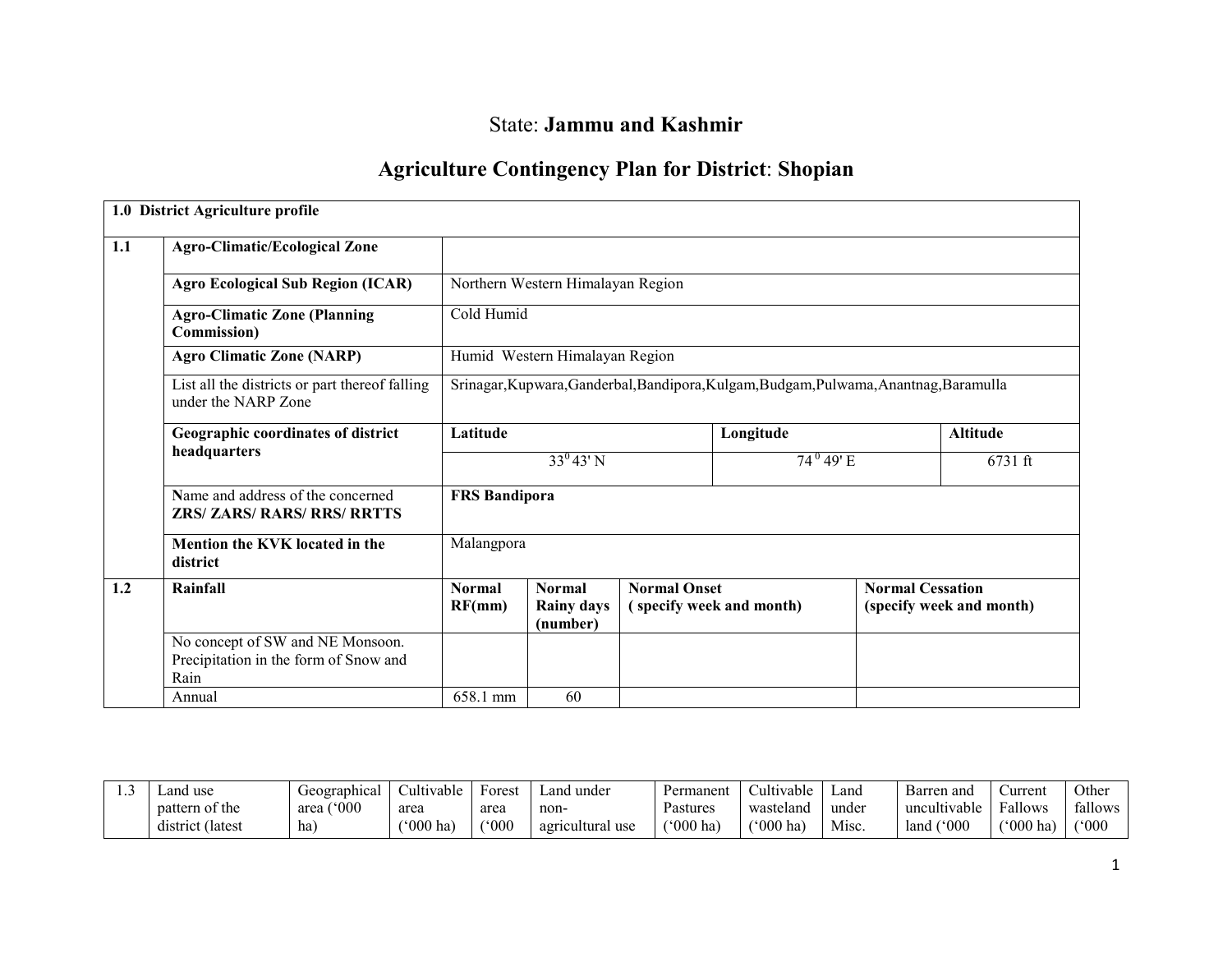| statistics)      |        |        | ha)   | $(000 \text{ ha})$ |       |       | tree               | ha)   |       | ha)   |
|------------------|--------|--------|-------|--------------------|-------|-------|--------------------|-------|-------|-------|
|                  |        |        |       |                    |       |       | crops              |       |       |       |
|                  |        |        |       |                    |       |       | and                |       |       |       |
|                  |        |        |       |                    |       |       | groves             |       |       |       |
|                  |        |        |       |                    |       |       | $(000 \text{ ha})$ |       |       |       |
| Area $('000 ha)$ | 36.834 | 25.186 | 0.249 | 4.543              | 3.909 | 2.278 | 0.645              | 1.571 | 3.605 | 0.492 |
|                  |        |        |       |                    |       |       |                    |       |       |       |

| 1.4 | Major Soils (common names like red sandy loam deep soils (etc.,)* | Area $('000 ha)$ | Percent $(\% )$ of total |  |  |
|-----|-------------------------------------------------------------------|------------------|--------------------------|--|--|
|     | Clay to clay loam                                                 | 33.260           | 90                       |  |  |
|     | Sandy Loam                                                        | 4.574            | ιU                       |  |  |
|     |                                                                   |                  |                          |  |  |

| 1.5 | <b>Agricultural land use</b> | Area $(900 \text{ ha})$ | Cropping intensity % |
|-----|------------------------------|-------------------------|----------------------|
|     | Net sown area                | 19.542                  | 128%                 |
|     | Area sown more than once     | 5.643                   |                      |
|     | Gross cropped area           | 25.185                  |                      |

| 1.6 | Irrigation                     | Area ('000 ha) |                |                           |
|-----|--------------------------------|----------------|----------------|---------------------------|
|     | Net irrigated area             | 13.261         |                |                           |
|     | Gross irrigated area           | 18.392         |                |                           |
|     | Rainfed area                   | 11.925         |                |                           |
|     | <b>Sources of Irrigation</b>   | Number         | Area ('000 ha) | % of total irrigated area |
|     | Canals/Small Canals            |                | 12.979         |                           |
|     | Tanks                          |                | 0.192          |                           |
|     | Open wells                     |                | 0.043          |                           |
|     | Bore wells                     |                | 3.060          |                           |
|     | Lift irrigation schemes        |                |                |                           |
|     | Micro-irrigation               |                | 4.594          |                           |
|     | Other sources (please specify) |                | 48             |                           |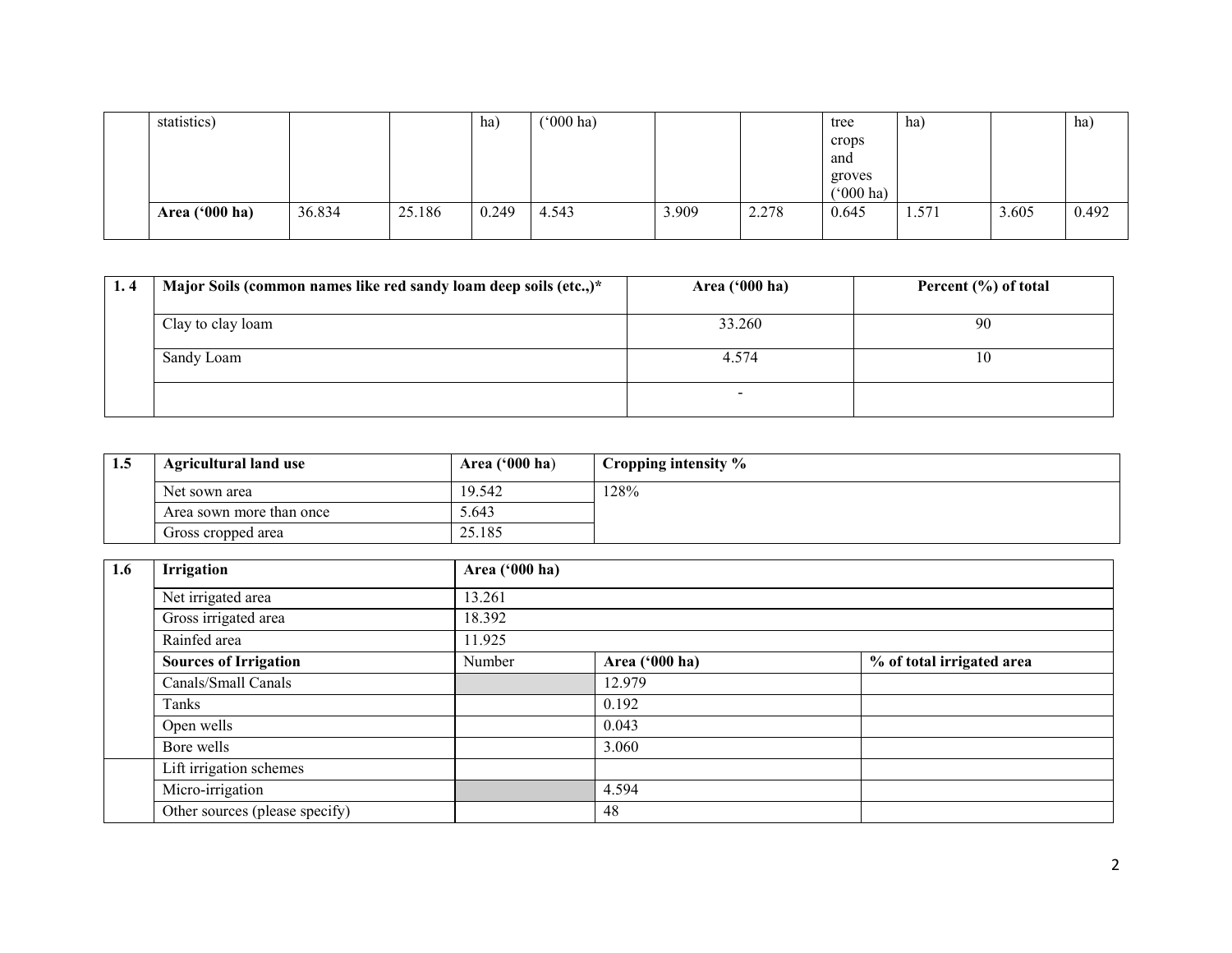| <b>Total Irrigated Area</b>                                                                                |                                  | 13.262      | 100 %                                                                                             |  |  |  |  |
|------------------------------------------------------------------------------------------------------------|----------------------------------|-------------|---------------------------------------------------------------------------------------------------|--|--|--|--|
| Pump sets                                                                                                  | 145                              |             |                                                                                                   |  |  |  |  |
| No. of Tractors                                                                                            | 175                              |             |                                                                                                   |  |  |  |  |
| Groundwater availability and use* (Data<br>source: State/Central Ground water<br><b>Department /Board)</b> | No. of blocks/<br><b>Tehsils</b> | $(\%)$ area | Quality of water (specify the<br>problem such as high levels of<br>arsenic, fluoride, saline etc) |  |  |  |  |
| Over exploited                                                                                             |                                  |             |                                                                                                   |  |  |  |  |
| Critical                                                                                                   |                                  |             |                                                                                                   |  |  |  |  |
| Semi-critical                                                                                              |                                  |             |                                                                                                   |  |  |  |  |
| Safe                                                                                                       |                                  |             |                                                                                                   |  |  |  |  |
| Wastewater availability and use                                                                            |                                  |             |                                                                                                   |  |  |  |  |
| Ground water quality                                                                                       |                                  |             |                                                                                                   |  |  |  |  |
| *over-exploited: 70-90%; safe: $\langle 70\%$                                                              |                                  |             |                                                                                                   |  |  |  |  |

#### 1.7 Area under major field crops & horticulture (as per latest figures) (Specify year 2008-2009)

| 1.7                 | Major field crops<br>cultivated |                  | Area ('000 ha) |              |                  |         |               |       |       |  |  |  |
|---------------------|---------------------------------|------------------|----------------|--------------|------------------|---------|---------------|-------|-------|--|--|--|
|                     |                                 | <b>Kharif</b>    |                |              |                  | Rabi    | <b>Summer</b> | Grand |       |  |  |  |
|                     |                                 | <b>Irrigated</b> | Rainfed        | <b>Total</b> | <b>Irrigated</b> | Rainfed | <b>Total</b>  |       | total |  |  |  |
|                     | Paddy                           | 0.556            |                |              |                  |         |               |       |       |  |  |  |
|                     | <b>Maize</b>                    |                  | 1.479          |              |                  |         |               |       |       |  |  |  |
|                     | <b>Pulses</b>                   |                  | 0.206          |              |                  |         |               |       |       |  |  |  |
|                     | Fodder                          | 0.167            |                |              |                  |         |               |       |       |  |  |  |
|                     | oilseed                         |                  |                |              |                  | 3.649   |               |       |       |  |  |  |
| Others<br>(specify) |                                 |                  |                |              |                  |         |               |       |       |  |  |  |
| 1.7                 | Horticulture crops -            |                  |                |              |                  |         |               |       |       |  |  |  |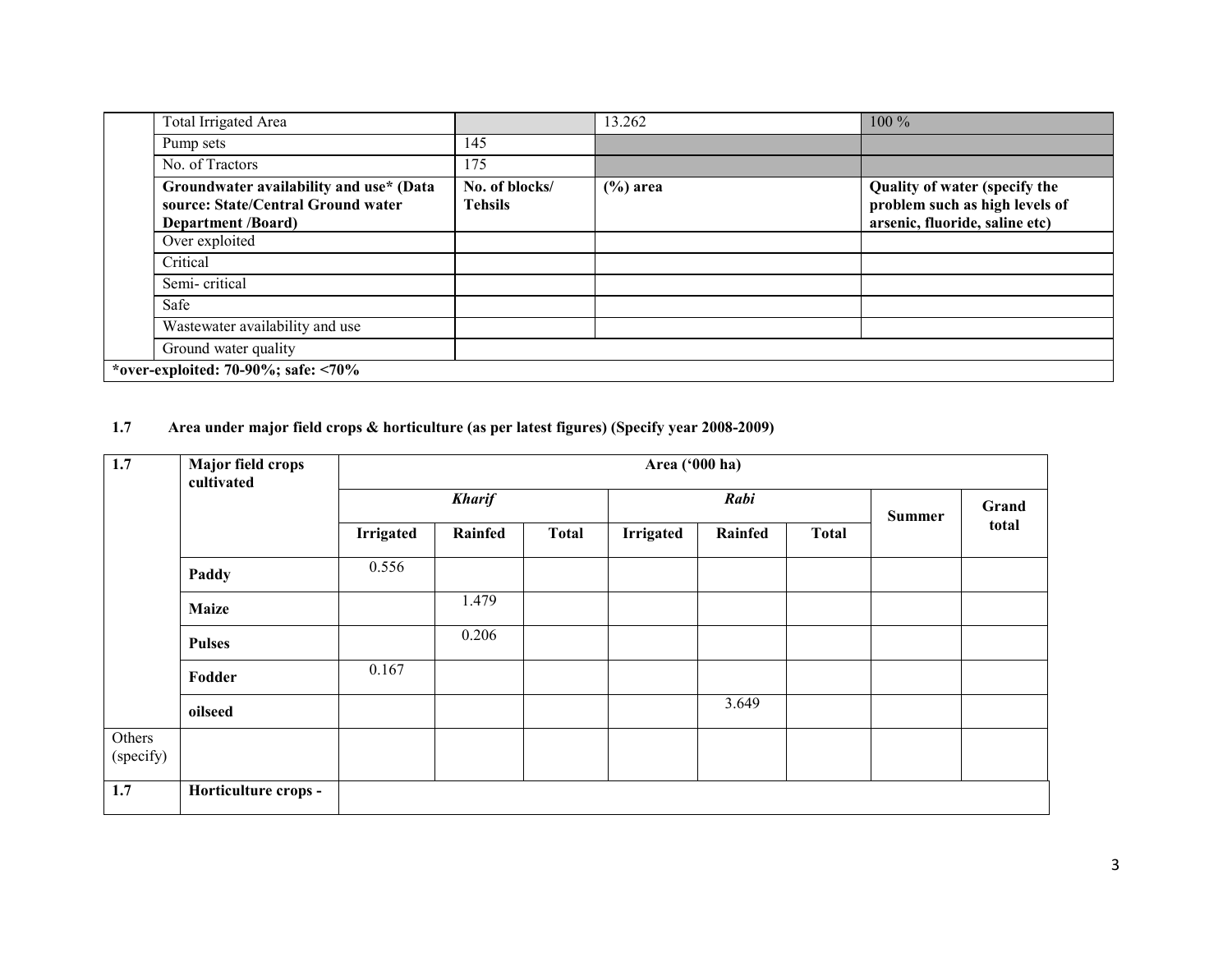| Fruits         | <b>Total</b> | <b>Irrigated</b> | Rainfed ('000 ha)        |
|----------------|--------------|------------------|--------------------------|
| <b>Apple</b>   | 19.770       |                  | $\overline{\phantom{a}}$ |
| <b>Cherry</b>  | 0.798        |                  | $\blacksquare$           |
| Pear           | 0.408        |                  | $\overline{\phantom{a}}$ |
| Plum           | 0.005        |                  | $\overline{\phantom{a}}$ |
| Peach, Apricot | 0.006, 0.15  |                  | $\blacksquare$           |
| Almond/walnut  | 0.064,3.720  |                  | $\,$ $\,$                |

| 1.7c             | Horticulture crops -<br><b>Vegetables</b> | Total area ('000 ha) | Irrigated area ('000 ha) | Rainfed area ('000 ha) |
|------------------|-------------------------------------------|----------------------|--------------------------|------------------------|
|                  |                                           |                      |                          |                        |
| 1.7 <sub>d</sub> | <b>Medicinal and</b>                      |                      |                          |                        |
|                  | Aromatic crops                            |                      |                          |                        |
|                  | Medicinal and                             |                      |                          |                        |
|                  | Aromatic crops                            |                      |                          |                        |
| 1.7e             | <b>Plantation crops</b>                   |                      |                          |                        |
|                  | N.A                                       |                      |                          |                        |
| 1.7f             | <b>Fodder crops</b>                       |                      |                          |                        |
| 1.7 <sub>g</sub> | <b>Grazing/Pasture</b><br>land            |                      |                          |                        |
| 1.7 <sub>h</sub> | Sericulture etc                           | $\blacksquare$       | $\sim$                   | $\blacksquare$         |
| 1.7i             | Others (specify)                          |                      |                          |                        |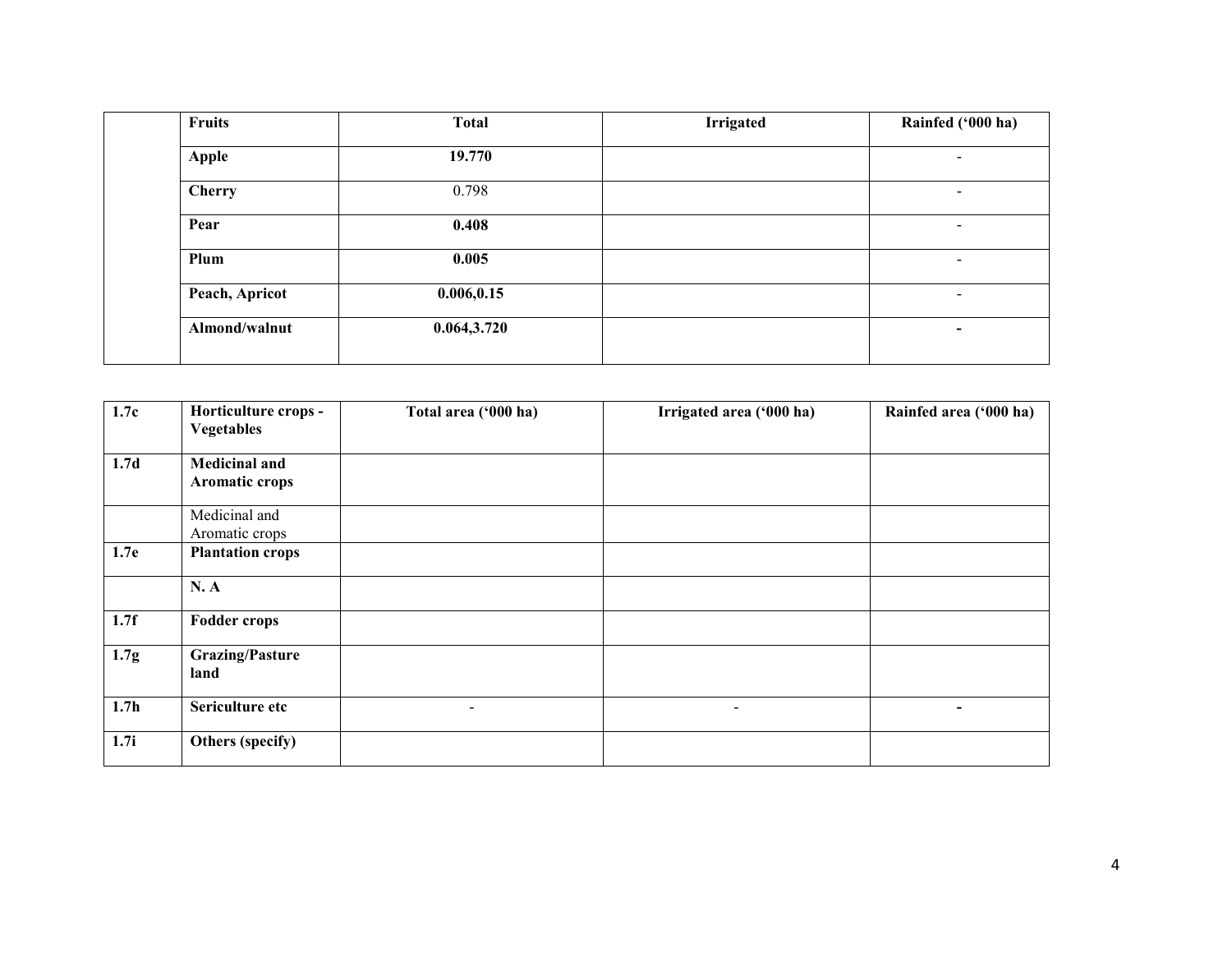| 1.8  | Livestock (in number)                                                 |                  |     | <b>Male ('000)</b>     |                    | Female ('000)                            |  |                                                        | <b>Total ('000)</b>                            |  |  |
|------|-----------------------------------------------------------------------|------------------|-----|------------------------|--------------------|------------------------------------------|--|--------------------------------------------------------|------------------------------------------------|--|--|
|      | Non descriptive Cattle (local low yielding)                           |                  |     |                        |                    |                                          |  |                                                        | 64.7                                           |  |  |
|      | Crossbred cattle (Crossbred + Local)                                  |                  |     |                        |                    |                                          |  |                                                        | 3.2                                            |  |  |
|      | Non descriptive Buffaloes (local low yielding)                        |                  |     |                        |                    |                                          |  |                                                        | $\overline{3.0}$                               |  |  |
|      | <b>Graded Buffaloes</b>                                               |                  |     |                        |                    |                                          |  |                                                        | 83.3                                           |  |  |
|      | Goat                                                                  |                  |     |                        |                    |                                          |  |                                                        | 3.8                                            |  |  |
|      | Sheep                                                                 |                  |     |                        |                    |                                          |  |                                                        |                                                |  |  |
|      | Others (Camel, Yak etc.)                                              |                  |     |                        |                    |                                          |  |                                                        | <b>Total 158.0</b>                             |  |  |
|      | Commercial dairy farms (Number)                                       |                  |     |                        |                    |                                          |  |                                                        |                                                |  |  |
| 1.9  | <b>Poultry</b>                                                        |                  |     | No. of farms           |                    |                                          |  | Total No. of birds ('000)                              |                                                |  |  |
|      | Commercial                                                            |                  |     |                        |                    |                                          |  | 113                                                    |                                                |  |  |
|      |                                                                       | Backyard (Local) |     | $\blacksquare$         |                    |                                          |  |                                                        |                                                |  |  |
| 1.10 | <b>Fisheries (Data source: Chief Planning Officer of district)</b>    |                  | N/A |                        |                    |                                          |  |                                                        |                                                |  |  |
|      |                                                                       |                  |     |                        |                    |                                          |  |                                                        |                                                |  |  |
|      | A. Capture                                                            |                  |     |                        |                    |                                          |  |                                                        |                                                |  |  |
|      | i) Marine (Data Source:<br>No. of fishermen                           |                  |     | <b>Boats</b>           |                    | <b>Nets</b>                              |  |                                                        | <b>Storage facilities</b><br>(Ice plants etc.) |  |  |
|      | <b>Fisheries Department)</b>                                          |                  |     | Mechanized             | Non-<br>mechanized | Mechanized<br>(Trawl nets,<br>Gill nets) |  | Non-mechanized<br>(Shore Seines,<br>Stake & trap nets) |                                                |  |  |
|      | ii) Inland (Data Source:                                              |                  |     | No. Farmer owned ponds |                    | <b>No. of Reservoirs</b>                 |  | No. of village tanks                                   |                                                |  |  |
|      | <b>Fisheries Department)</b>                                          |                  |     |                        |                    |                                          |  |                                                        |                                                |  |  |
|      | <b>B.</b> Culture                                                     |                  |     |                        |                    |                                          |  |                                                        |                                                |  |  |
|      |                                                                       |                  |     | Water Spread Area (ha) |                    | Yield (t/ha)                             |  |                                                        |                                                |  |  |
|      |                                                                       |                  |     |                        |                    |                                          |  | Production ('000 tons)                                 |                                                |  |  |
|      | i) Brackish water (Data Source:<br><b>MPEDA/Fisheries Department)</b> |                  |     |                        |                    |                                          |  |                                                        |                                                |  |  |
|      | ii) Fresh water (Data Source: Fisheries<br>Department)                |                  |     |                        |                    |                                          |  |                                                        |                                                |  |  |
|      | <b>Others</b>                                                         |                  |     |                        |                    |                                          |  |                                                        |                                                |  |  |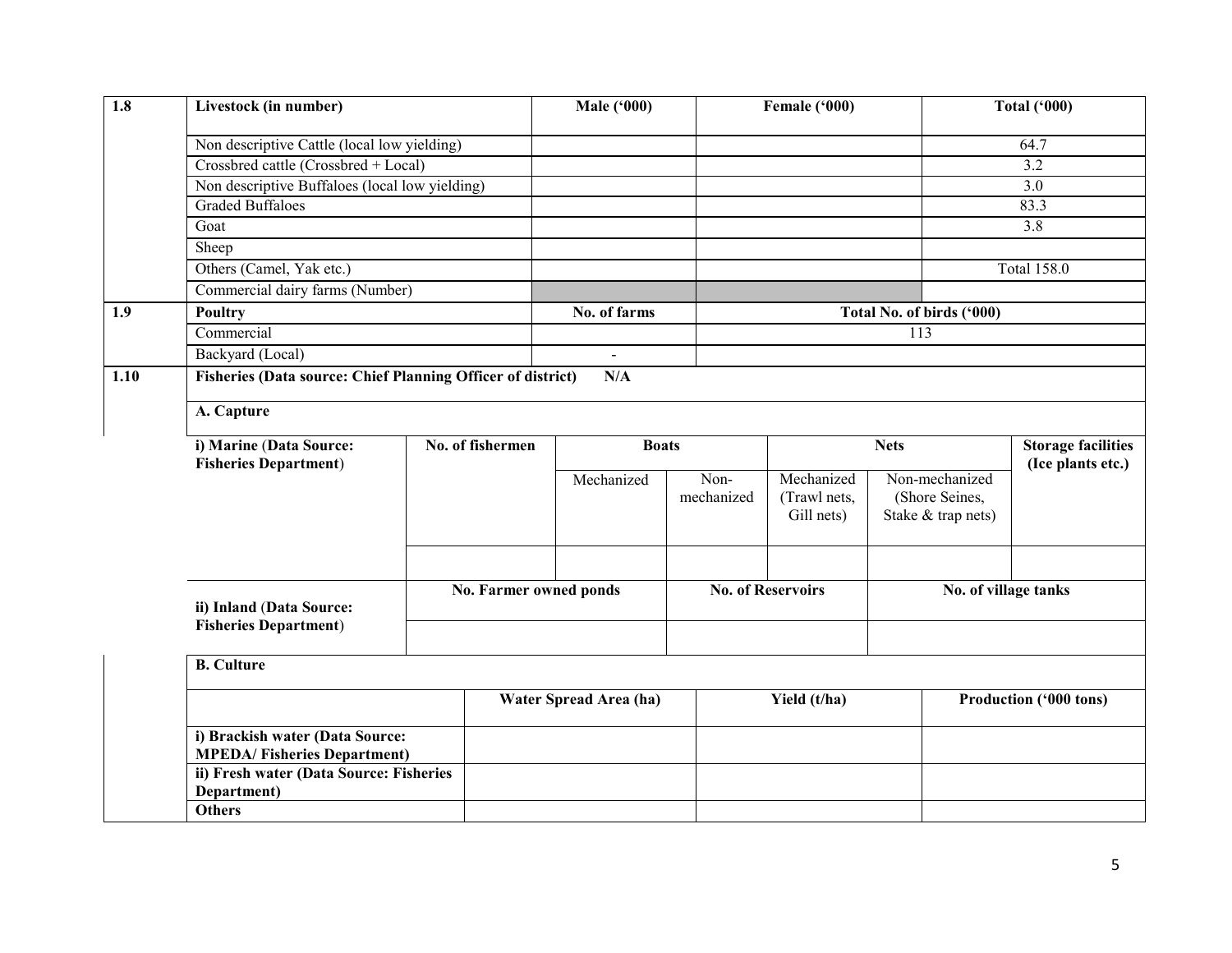#### **1.11** Production and Productivity of major crops (Average of last 5 years: 2004, 05, 06, 07, 08; specify years)

| 1.11                                                              | Name of crop    |                       | Kharif                                                                    |                       | Rabi                    |                       | <b>Summer</b>           |                       | <b>Total</b>            | <b>Crop</b>                                      |  |
|-------------------------------------------------------------------|-----------------|-----------------------|---------------------------------------------------------------------------|-----------------------|-------------------------|-----------------------|-------------------------|-----------------------|-------------------------|--------------------------------------------------|--|
|                                                                   |                 | Production<br>(000 t) | Productivity<br>(kg/ha)                                                   | Production<br>(000 t) | Productivity<br>(kg/ha) | Production<br>(000 t) | Productivity<br>(kg/ha) | Production<br>(000 t) | Productivity<br>(kg/ha) | residue<br><b>as</b><br>fodder<br>(000)<br>tons) |  |
| Major Field crops (Crops to be identified based on total acreage) |                 |                       |                                                                           |                       |                         |                       |                         |                       |                         |                                                  |  |
|                                                                   | Paddy           | 35.08                 | 4000                                                                      |                       |                         |                       |                         |                       |                         |                                                  |  |
|                                                                   | Maize           | 87.48                 | 2000                                                                      |                       |                         |                       |                         |                       |                         |                                                  |  |
|                                                                   | Fodder          | 420.00                | 19000                                                                     |                       |                         |                       |                         |                       |                         |                                                  |  |
|                                                                   | Pulses          |                       |                                                                           |                       |                         |                       |                         |                       |                         |                                                  |  |
|                                                                   | Oilseeds        |                       |                                                                           |                       |                         |                       |                         |                       |                         |                                                  |  |
|                                                                   | Wheat           |                       |                                                                           |                       |                         |                       |                         |                       |                         |                                                  |  |
|                                                                   |                 |                       | Major Horticultural crops (Crops to be identified based on total acreage) |                       |                         |                       |                         |                       |                         |                                                  |  |
|                                                                   | Apple           | 190.477               |                                                                           |                       |                         |                       |                         |                       |                         |                                                  |  |
|                                                                   | Cherry          | 4.600                 |                                                                           |                       |                         |                       |                         |                       |                         |                                                  |  |
|                                                                   | Pear            | 2.819                 |                                                                           |                       |                         |                       |                         |                       |                         |                                                  |  |
|                                                                   | Plum            | 0.33                  |                                                                           |                       |                         |                       |                         |                       |                         |                                                  |  |
|                                                                   | Peach, Almond   | 0.018,0.069           |                                                                           |                       |                         |                       |                         |                       |                         |                                                  |  |
|                                                                   | Apricot, Walnut | 0.150,7.557           |                                                                           |                       |                         |                       |                         |                       |                         |                                                  |  |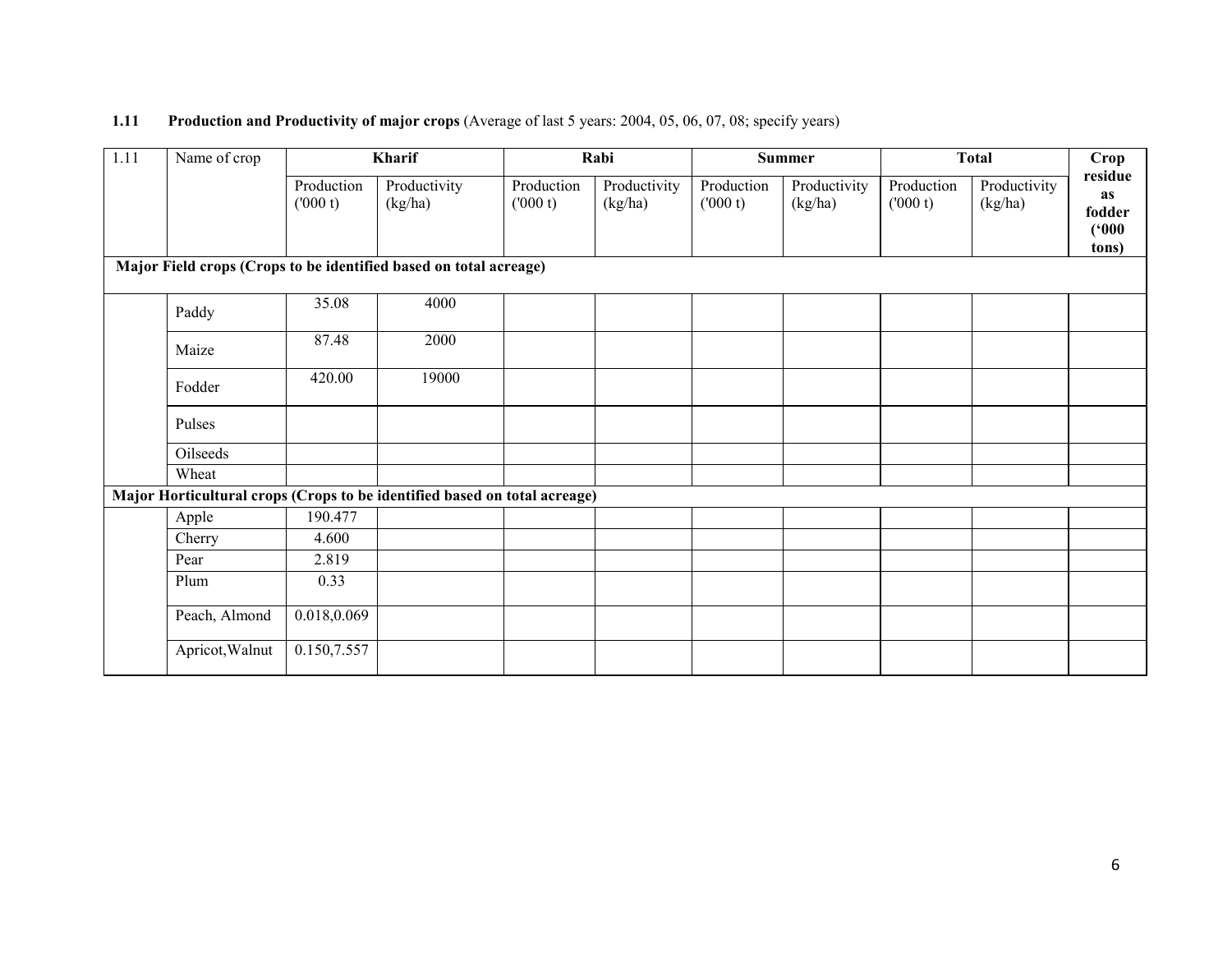| 1.12 | Sowing window for 5 major | <b>Rice</b>                  | <b>Maize</b>                 | <b>Pulses</b>        | <b>Oil Seeds</b>                |
|------|---------------------------|------------------------------|------------------------------|----------------------|---------------------------------|
|      | field crops               |                              |                              |                      |                                 |
|      | (start and end of normal  |                              |                              |                      |                                 |
|      | sowing period)            |                              |                              |                      |                                 |
|      | Kharif-Rainfed            |                              | $3rd$ week of April to       | $3rd$ week of May to |                                 |
|      |                           |                              | $4th$ week of May            | $3rd$ week of June   |                                 |
|      | Kharif-Irrigated          | $3rd$ week of April to $2nd$ | $1st$ week of April to $4th$ | $3rd$ week of May to |                                 |
|      |                           | week of May                  | week of May                  | $3rd$ week of June   |                                 |
|      | Rabi-Rainfed              |                              |                              |                      | $1st$ week of October –         |
|      |                           |                              |                              |                      | 3 <sup>rd</sup> week of October |

| 1.13 | What is the major contingency the district is prone to? (Tick mark) | Regular | <b>Occasional</b> | <b>None</b> |
|------|---------------------------------------------------------------------|---------|-------------------|-------------|
|      | Drought                                                             |         | $\checkmark$      |             |
|      | Flood                                                               |         |                   |             |
|      | Cyclone                                                             |         |                   |             |
|      | Hail storm                                                          |         |                   |             |
|      | Heat wave                                                           |         |                   |             |
|      | Cold wave                                                           |         |                   |             |
|      | Frost                                                               |         | $\checkmark$      |             |
|      | Sea water intrusion                                                 |         |                   |             |
|      | Pests and disease outbreak (specify)                                |         |                   |             |
|      | Others (specify) Locusts, Codling moth Aphids                       |         |                   |             |

6 out of 10 years = Regular

| 1.14 | Include Digital maps of<br>the district for | Location map of district within State as Annexure I | Enclosed: Yes |
|------|---------------------------------------------|-----------------------------------------------------|---------------|
|      |                                             | Mean annual rainfall as Annexure 2                  | Enclosed: Yes |
|      |                                             | Soil map as Annexure 3                              | Enclosed: No  |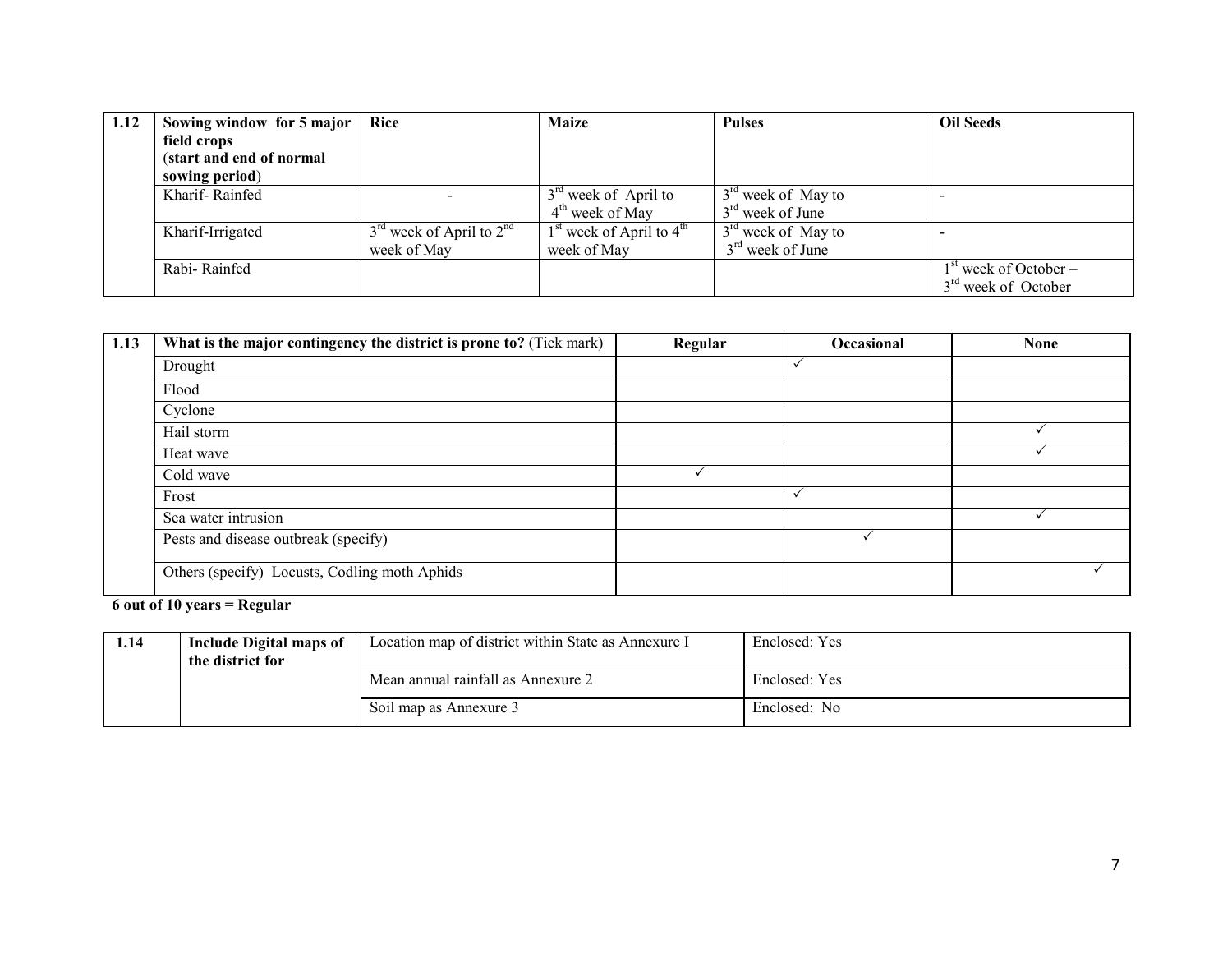# Annexure I Map of Shopian

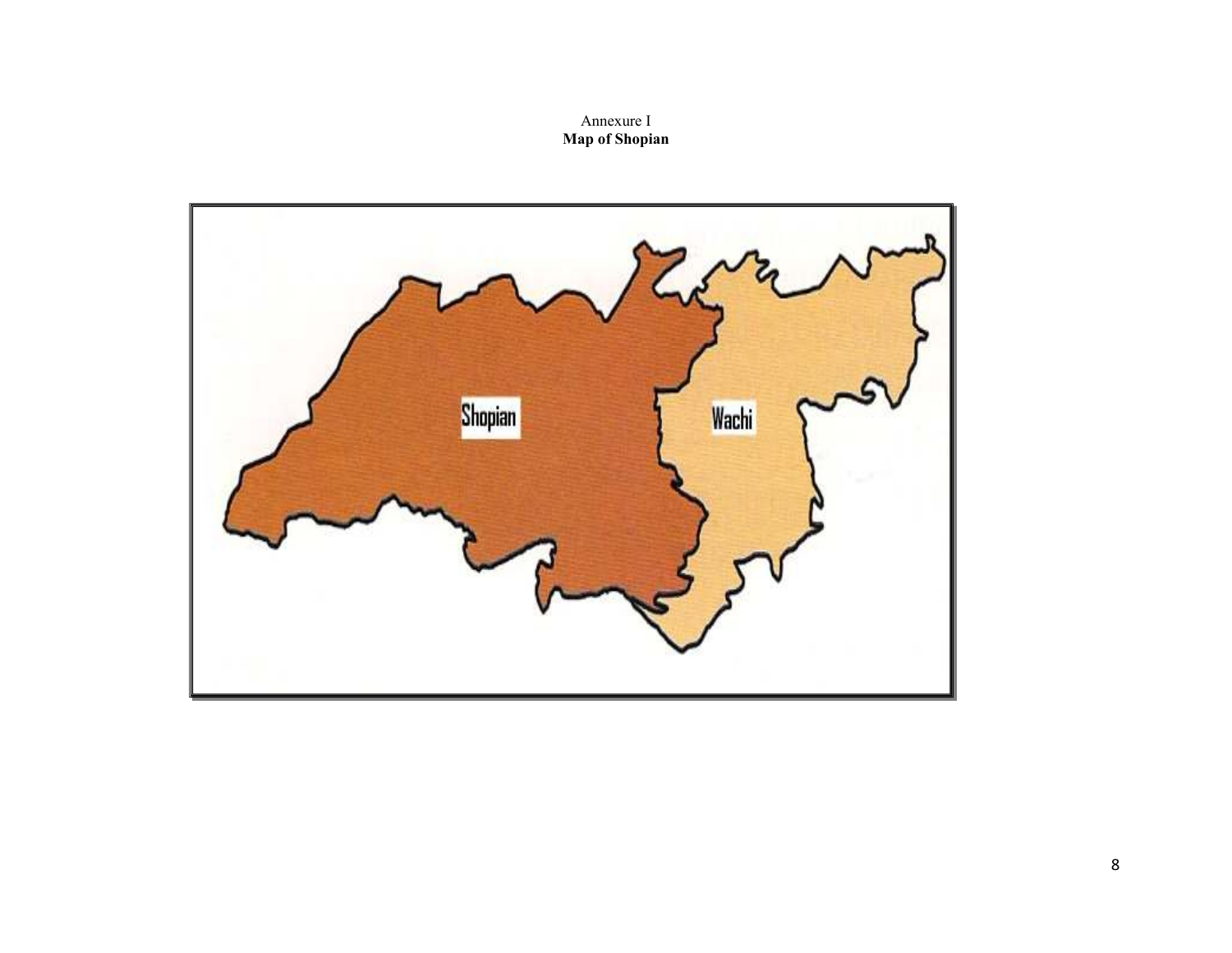Annexure II

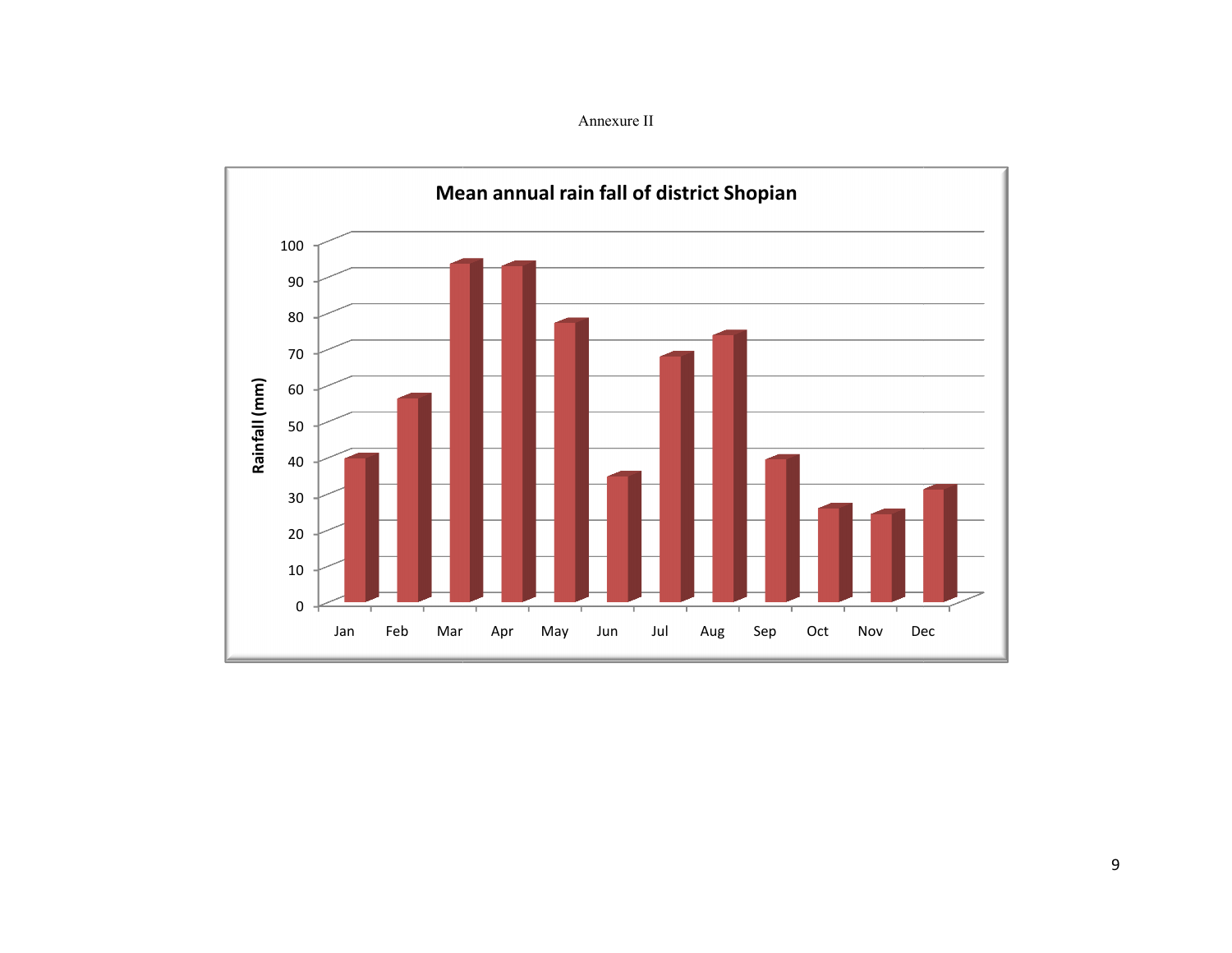#### 2.0 Strategies for weather related contingencies

#### 2.1 Drought – Not Applicable

#### 2.1.1 Rained situation

| Condition                                                                                                        |                                                   |                                                                                                                                          | <b>Suggested Contingency measures</b>                              |                                                                                                                               |                                                  |  |
|------------------------------------------------------------------------------------------------------------------|---------------------------------------------------|------------------------------------------------------------------------------------------------------------------------------------------|--------------------------------------------------------------------|-------------------------------------------------------------------------------------------------------------------------------|--------------------------------------------------|--|
| <b>Early season</b><br>drought<br>(delayed onset)                                                                | <b>Major Farming</b><br>situation <sup>a</sup>    | Normal Crop / Cropping system <sup>b</sup>                                                                                               | Change in crop / cropping<br>system <sup>c</sup> including variety | Agronomic<br>measures <sup>d</sup>                                                                                            | <b>Remarks</b> on<br>Implementation <sup>e</sup> |  |
| Delayed by two<br>weeks<br>$3rd$ week of<br>January                                                              | Pleistocene<br>medium rainfall<br>precipitation   | Maize + Greengram/<br>Maize + Rajmash<br>Maize: $C_6$ , $C_8$<br>Greengram: Shalimar moong-1<br>Rajmash: Canadian red<br>Oats (sabzar)   | No change is recommended                                           | • Increase sowing<br>depth of maize<br>• Furrow sowing<br>across the slope<br>• Early sowing<br>• Thinning in<br>brown sarson |                                                  |  |
|                                                                                                                  | Shallow soils<br>high rainfall<br>(high altitude) | Maize /<br>Maize + $Rajmash$<br>Maize: C-15, SKG-1, SKG-2, Shalimar maize<br>hybrid-1<br>Rajmash: Canadian red                           | No change is recommended                                           | and use as<br>organic mulch                                                                                                   |                                                  |  |
| Delayed by<br>four weeks and<br>six week<br>1 <sup>st</sup> week of<br>February and<br>$3rd$ week of<br>February | Pleistocene<br>medium rainfall<br>precipitation   | Maize + Greengram/<br>Maize + $Rajmash$<br>Maize: $C_6$ , $C_8$<br>Greengram: Shalimar moong-1<br>Rajmash: Canadian red<br>Oats (sabzar) | No change is recommended                                           |                                                                                                                               |                                                  |  |
|                                                                                                                  | Shallow soils<br>high rainfall<br>(high altitude) | Maize /<br>Maize + Rajmash<br>Maize:C-15, SKG-1, SKG-2, Shalimar maize<br>hybrid-1<br>Rajmash: Canadian red                              | No change is recommended                                           |                                                                                                                               |                                                  |  |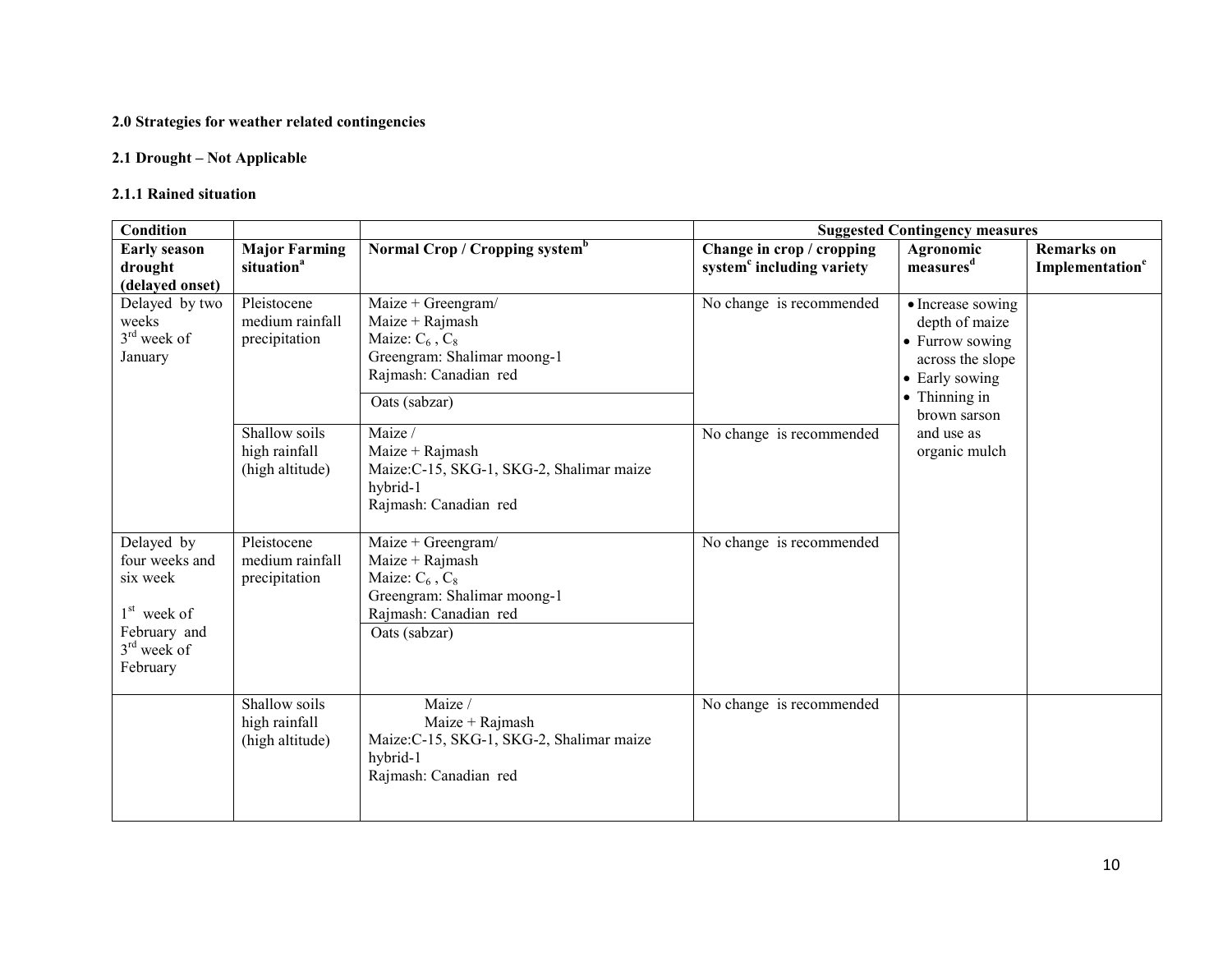| <b>Condition</b>                                  |                                                   |                                                                                                                                            |                                                                                                                  | <b>Suggested Contingency measures</b>                                                                                                                           |                                                  |
|---------------------------------------------------|---------------------------------------------------|--------------------------------------------------------------------------------------------------------------------------------------------|------------------------------------------------------------------------------------------------------------------|-----------------------------------------------------------------------------------------------------------------------------------------------------------------|--------------------------------------------------|
| <b>Early season</b><br>drought<br>(delayed onset) | <b>Major Farming</b><br>situation <sup>a</sup>    | <b>Normal Crop / Cropping</b><br>system <sup>b</sup>                                                                                       | Change in crop / cropping<br>system <sup>c</sup> including variety                                               | Agronomic measures <sup>d</sup>                                                                                                                                 | <b>Remarks</b> on<br>Implementation <sup>e</sup> |
| Delayed by 8th<br>weeks<br>$1st$ week of<br>March | Pleistocene medium<br>rainfall precipitation      | $Maize + Greengram/$<br>$Maize + Rajmash$<br>Maize: $C_6$ , $C_8$<br>Greengram: Shalimar moong-1<br>Rajmash: Canadian red<br>Oats (sabzar) | Maize(local)-Fallow<br>Maize(local) +Beans-Fallow<br>$Maize(local) +$<br>Greengram/cowpea-Fallow<br>Maize-local/ | • Use local varieties<br>• Follow water<br>harvesting<br>• Increase sowing depth<br>• Early sowing<br>• Use mulches<br>• Increase quantity of<br>organic manure |                                                  |
|                                                   |                                                   |                                                                                                                                            | Beans-Canadian red/<br>Cowpea local                                                                              |                                                                                                                                                                 |                                                  |
|                                                   | Shallow soils high<br>rainfall<br>(high altitude) | Maize /<br>$Maize + Rajmask$<br>Maize: C-15, SKG-1, SKG-2,<br>Shalimar maize hybrid-1<br>Rajmash: Canadian red                             | Maize(local)-Fallow/<br>Maize(local)+ Beans-Fallow/<br>Maize(local)+Greengram/Cowpe<br>a-fallow                  |                                                                                                                                                                 |                                                  |

| Condition                                        |                                                                                                       |                                                                                                                                                                     |                                                                                                                                                  | <b>Suggested Contingency measures</b>                                                                                                                                       |                                                  |
|--------------------------------------------------|-------------------------------------------------------------------------------------------------------|---------------------------------------------------------------------------------------------------------------------------------------------------------------------|--------------------------------------------------------------------------------------------------------------------------------------------------|-----------------------------------------------------------------------------------------------------------------------------------------------------------------------------|--------------------------------------------------|
| Early<br>season<br>drought<br>(delayed<br>onset) | Major<br>Farming<br>situation <sup>a</sup><br>Pleistocene<br>soil medium<br>rainfall<br>precipitation | Normal Crop/cropping system <sup>b</sup><br>Maize + Greengram/<br>Maize $+$ Rajmash<br>Maize: $C_6$ , $C_8$<br>Greengram: Shalimar moong-1<br>Rajmash: Canadian red | Change in crop/cropping system <sup>c</sup><br>Maize(local)-Fallow<br>Maize(local) +Beans-Fallow<br>$Maize(local) + Greengram/cowpea-$<br>Fallow | Agronomic measures <sup>d</sup><br>• Use local varieties<br>• Follow water harvesting<br>• Increase sowing depth<br>• Early sowing<br>• Use mulches<br>Increase quantity of | <b>Remarks</b> on<br>Implementation <sup>e</sup> |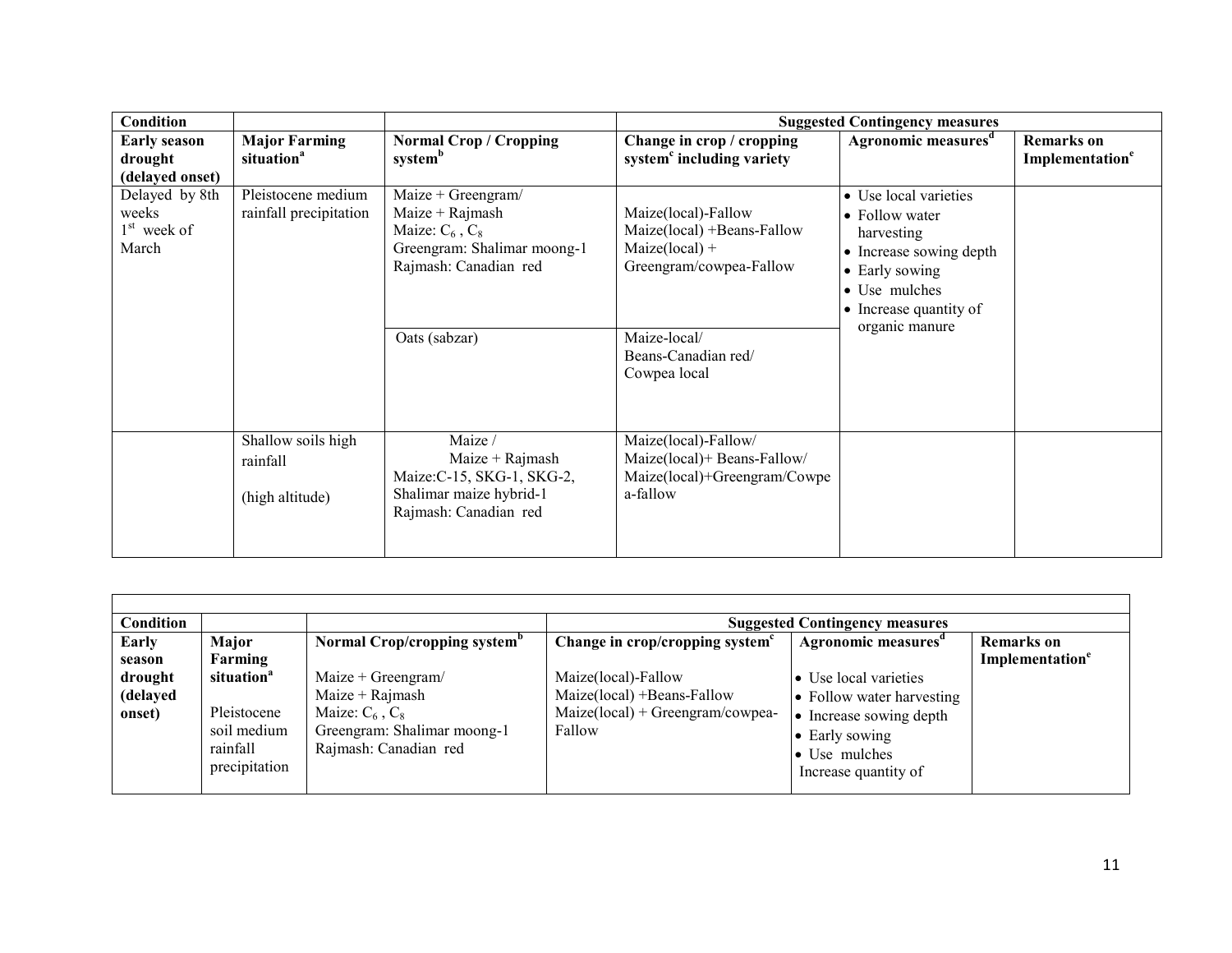|                                                      | Oats (sabzar)                                                                                                | Maize-local/<br>Beans-Canadian red/<br>Cowpea local                                             | organic manure |  |
|------------------------------------------------------|--------------------------------------------------------------------------------------------------------------|-------------------------------------------------------------------------------------------------|----------------|--|
| Shallow soils<br>high rainfall<br>(high<br>altitude) | Maize /<br>Maize + Rajmash<br>Maize: C-15, SKG-1, SKG-2,<br>Shalimar maize hybrid-1<br>Rajmash: Canadian red | Maize(local)-Fallow/<br>Maize(local)+ Beans-Fallow/<br>Maize(local)+Greengram/Cowpea-<br>fallow |                |  |

| Condition                                                 |                                                      |                                                                                                                                          | <b>Suggested Contingency measures</b>                         |                                                         |                              |
|-----------------------------------------------------------|------------------------------------------------------|------------------------------------------------------------------------------------------------------------------------------------------|---------------------------------------------------------------|---------------------------------------------------------|------------------------------|
| <b>Early season</b><br>drought<br>(Normal<br>onset)       | <b>Major Farming</b><br>situation <sup>a</sup>       | Normal Crop/cropping system <sup>b</sup>                                                                                                 | Crop management $c$                                           | Soil nutrient &<br>moisture<br>conservation<br>measures | Remarks on<br>Implementation |
| <b>Normal onset</b><br>followed by<br>20 day dry<br>spell | Pleistocene soil<br>medium rainfall<br>precipitation | Maize + Greengram/<br>Maize + $Rajmash$<br>Maize: $C_6$ , $C_8$<br>Greengram: Shalimar moong-1<br>Rajmash: Canadian red<br>Oats (sabzar) | • Thining and gap filling<br>$\bullet$ Reseeding /gap filling | Tillage<br>$\bullet$<br>Mulching<br>$\bullet$           |                              |
|                                                           | Shallow soils high<br>rainfall<br>(high altitude)    | Maize /<br>Maize + $Rajmash$<br>Maize: C-15, SKG-1, SKG-2,<br>Shalimar maize hybrid-1<br>Rajmash: Canadian red                           | Reseeding if germination fails                                |                                                         |                              |

| Condition            |                        |                                          | <b>Suggested Contingency measures</b> |                 |                             |
|----------------------|------------------------|------------------------------------------|---------------------------------------|-----------------|-----------------------------|
| Mid season drought   | <b>Major Farming</b>   | Normal Crop/cropping system <sup>p</sup> | $C$ rop management $C$                | Soil nutrient & | <b>Remarks</b> on           |
| (long dry spell,     | situation <sup>a</sup> |                                          |                                       | moisture        | Implementation <sup>e</sup> |
| consecutive 2 weeks  |                        |                                          |                                       | conservation    |                             |
| rainless $(>2.5$ mm) |                        |                                          |                                       | measures        |                             |
| period)              |                        |                                          |                                       |                 |                             |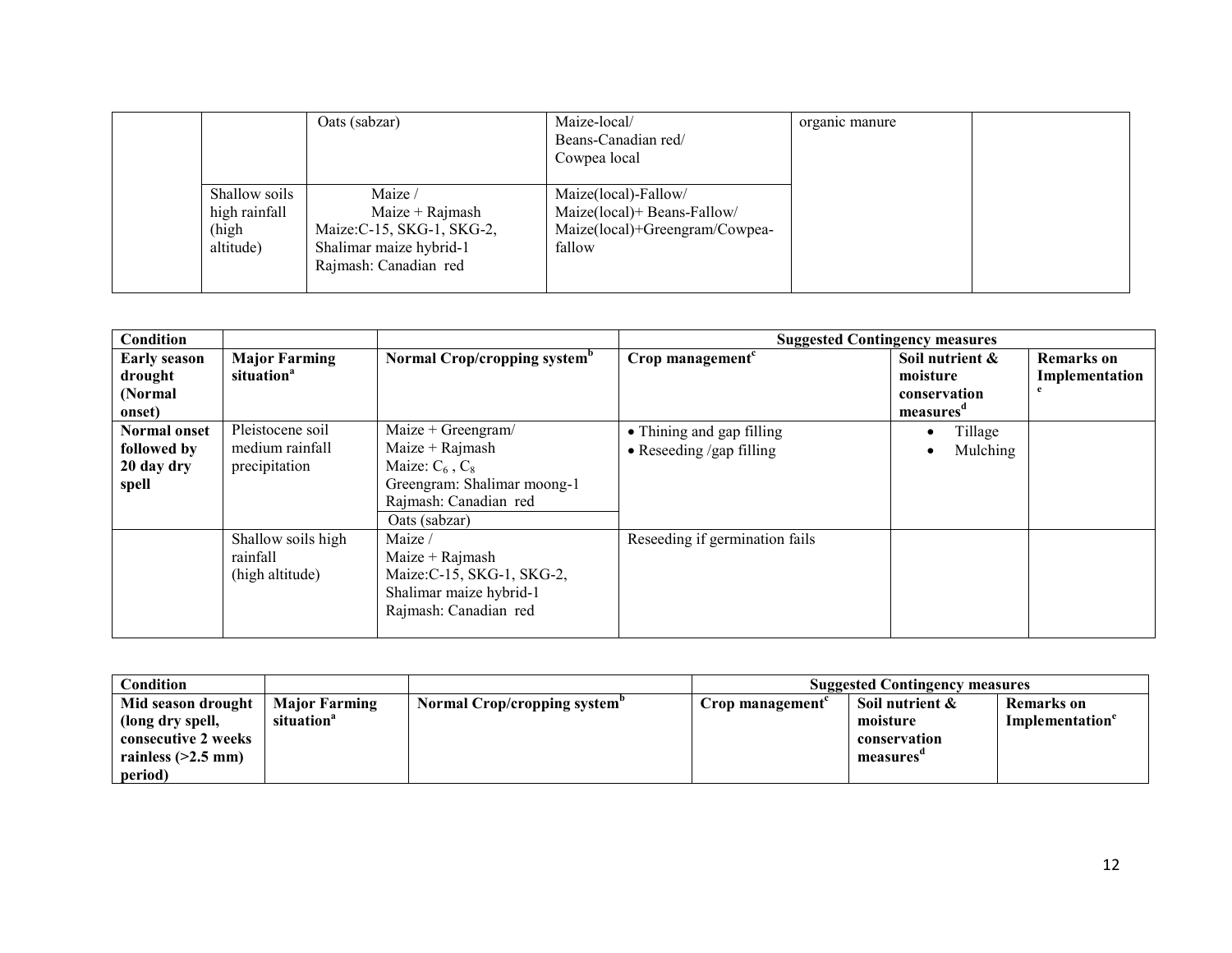| Pleistocene soil<br>medium rainfall<br>precipitation | Maize + Greengram/<br>$Maize + Rajmask$<br>Maize: $C_6$ , $C_8$<br>Greengram: Shalimar moong-1<br>Rajmash: Canadian red<br>Oats (sabzar) | Life saving irrigation<br>Weeding & mulching<br>Delay application of<br>N dose | Prepare<br>furrow<br>across the<br>slope<br>Spray urea |  |
|------------------------------------------------------|------------------------------------------------------------------------------------------------------------------------------------------|--------------------------------------------------------------------------------|--------------------------------------------------------|--|
| Shallow soils high<br>rainfall<br>(high altitude)    | Maize /<br>Maize $+$ Rajmash<br>Maize: C-15, SKG-1, SKG-2, Shalimar<br>maize hybrid-1<br>Rajmash: Canadian red                           |                                                                                |                                                        |  |

| Condition                                 |                                                      |                                                                                                                |                                                                                  | <b>Suggested Contingency measures</b>                             |                                                  |
|-------------------------------------------|------------------------------------------------------|----------------------------------------------------------------------------------------------------------------|----------------------------------------------------------------------------------|-------------------------------------------------------------------|--------------------------------------------------|
| Mid season<br>drought (long<br>dry spell) | <b>Major Farming</b><br>situation <sup>a</sup>       | Normal Crop/cropping system <sup>b</sup>                                                                       | Crop management <sup>c</sup>                                                     | Soil nutrient &<br>moisture conservation<br>measrues <sup>a</sup> | <b>Remarks</b> on<br>Implementation <sup>e</sup> |
|                                           | Pleistocene soil<br>medium rainfall<br>precipitation | $Maize + Greengram/$<br>Maize $+$ Rajmash<br>Maize: $C_6$ , $C_8$<br>Greengram: Shalimar moong-1               | Life saving irrigation<br>Tillage mulch                                          | Spray micro nutrients<br>and urea and potash as<br>Kcl            |                                                  |
|                                           |                                                      | Rajmash: Canadian red<br>Oats (sabzar)                                                                         | Weeding                                                                          | Mulching                                                          |                                                  |
|                                           | Shallow soils high<br>rainfall<br>(high altitude)    | Maize /<br>$Maize + Rajmash$<br>Maize: C-15, SKG-1, SKG-2,<br>Shalimar maize hybrid-1<br>Rajmash: Canadian red | Organic mulch<br>Thinning of plant<br>stand to rationalize<br>available moisture |                                                                   |                                                  |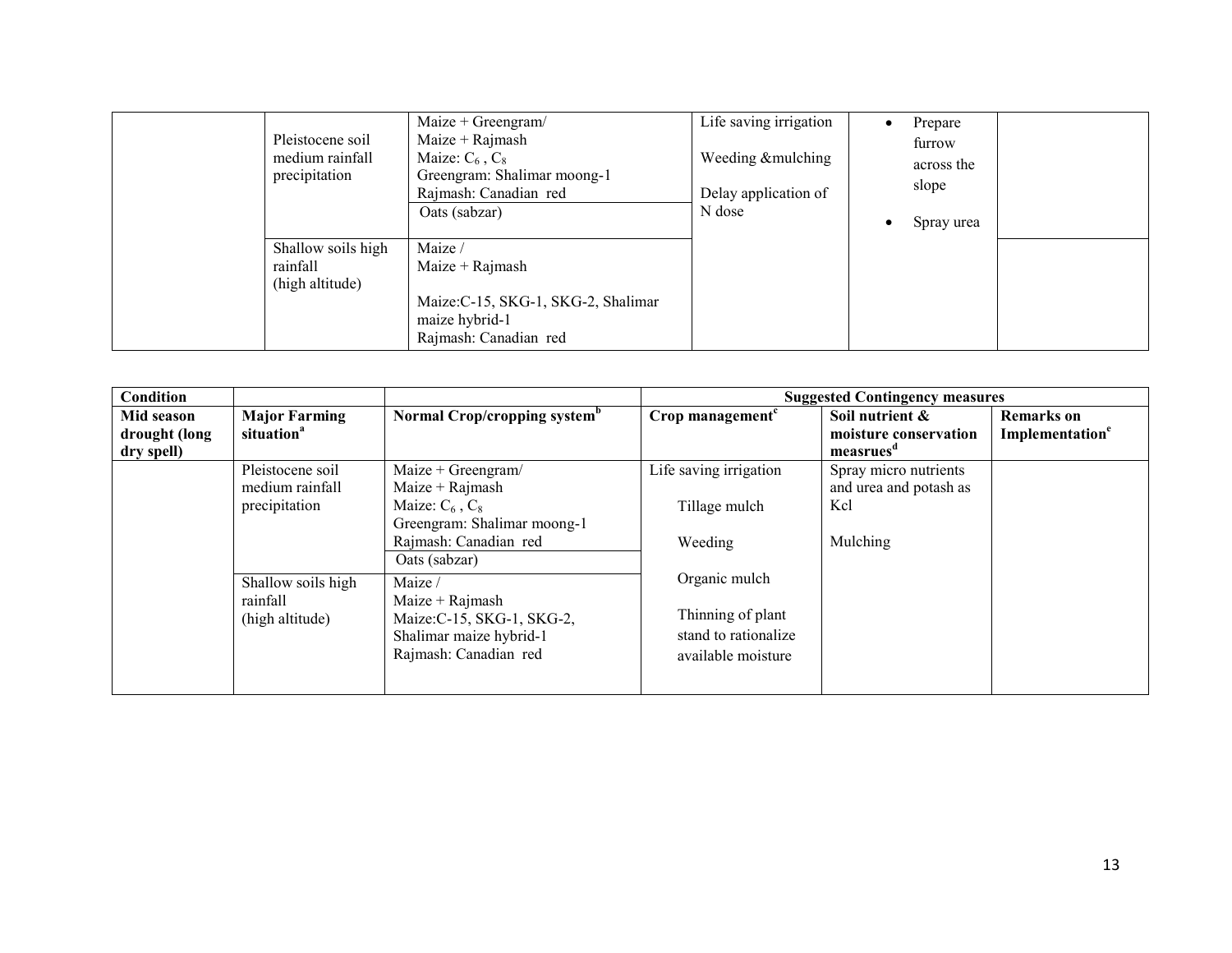| <b>Condition</b>                                                                 |                                                      |                                                                                                                                          |                                                                                                                                                                          | <b>Suggested Contingency measures</b>                                                                                                     |                                                  |
|----------------------------------------------------------------------------------|------------------------------------------------------|------------------------------------------------------------------------------------------------------------------------------------------|--------------------------------------------------------------------------------------------------------------------------------------------------------------------------|-------------------------------------------------------------------------------------------------------------------------------------------|--------------------------------------------------|
| Terminal<br>drought (Early<br>withdrawal of<br>$monsoon$ $\mathcal V$<br>Western | <b>Major Farming</b><br>situation <sup>a</sup>       | Normal Crop/cropping system <sup>b</sup>                                                                                                 | Crop management <sup>c</sup>                                                                                                                                             | Rabi Crop<br>planning <sup>d</sup>                                                                                                        | <b>Remarks</b> on<br>Implementation <sup>e</sup> |
| disturbance                                                                      | Pleistocene soil<br>medium rainfall<br>precipitation | $Maize + Greengram/$<br>Maize + Rajmash<br>Maize: $C_6$ , $C_8$<br>Greengram: Shalimar moong-1<br>Rajmash: Canadian red<br>Oats (sabzar) | Life saving<br>irrigation from water<br>storages<br>Harvest greengram<br>and beans for<br>vegetable purpose<br>Harvest maize for<br>fodder purpose and<br>save excessive | Lentil,<br>brown<br>sarson,<br>wheat,<br>vetch to be<br>sown in the<br>month of<br>October<br>followed<br>by pre-<br>sowing<br>irrigation |                                                  |
|                                                                                  | Shallow soils high<br>rainfall<br>(high altitude)    | Maize /<br>Maize $+$ Rajmash<br>Maize: C-15, SKG-1, SKG-2, Shalimar maize hybrid-1<br>Rajmash: Canadian red                              | biomass as hay                                                                                                                                                           |                                                                                                                                           |                                                  |

### 2.1.2 Drought - Irrigated situation

| Condition         |                        |                             | <b>Suggested Contingency measures</b>                  |                                                          |                             |
|-------------------|------------------------|-----------------------------|--------------------------------------------------------|----------------------------------------------------------|-----------------------------|
|                   | <b>Major Farming</b>   | <b>Normal Crop/cropping</b> | Change in crop/cropping                                | Agronomic measures'                                      | <b>Remarks</b> on           |
|                   | situation <sup>1</sup> | system <sup>g</sup>         | system"                                                |                                                          | Implementation <sup>J</sup> |
| Delayed release   | Low land, snow         | a.Rice-brown sarson         | Delayed released of water                              | Pre-sowing irrigation                                    |                             |
| of water in       | melt                   | b.Rice-fodder oats          | Is not situation as at early                           | Proper puddling in<br>rice fields<br>Irrigate rice after |                             |
| canals due to     | Streams.Alluvial       | c.Rice-wheat                | stages whatever snow is<br>available water is released |                                                          |                             |
| low               | soils                  |                             |                                                        |                                                          |                             |
| rainfall/snowfall |                        |                             |                                                        | disappearance of                                         |                             |
|                   | Tail ends of irrigated | a. Rice-brown sarson        | Not required                                           | ponded water                                             |                             |
|                   | area.                  | b. Rice-fodder oats         |                                                        | Pre-sowing irrigation                                    |                             |
|                   |                        | c. Rice-wheat               |                                                        | Proper puddling in                                       |                             |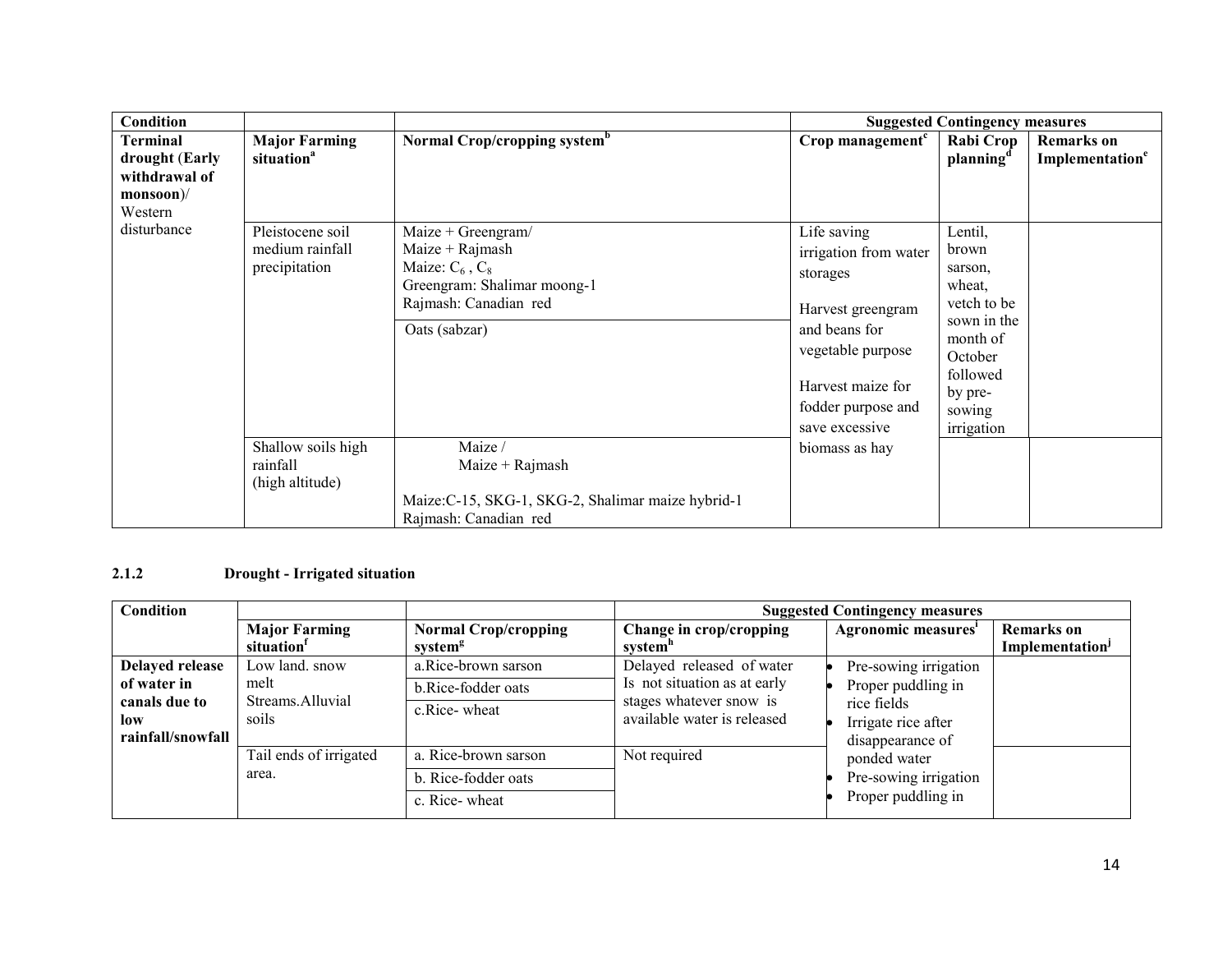| Condition                                                                          |                                                     |                                                            |                                                                                    | <b>Suggested Contingency measures</b>                                                                                              |                                                  |
|------------------------------------------------------------------------------------|-----------------------------------------------------|------------------------------------------------------------|------------------------------------------------------------------------------------|------------------------------------------------------------------------------------------------------------------------------------|--------------------------------------------------|
|                                                                                    | <b>Major Farming</b><br>situation                   | <b>Normal Crop/cropping</b><br>system <sup>g</sup>         | Change in crop/cropping<br>systemh                                                 | Agronomic measures'                                                                                                                | <b>Remarks</b> on<br>Implementation <sup>J</sup> |
|                                                                                    | Mid to high altitude<br>Pleistocene soils           | a. Rice-brown sarson<br>b.Rice-fodder oats<br>c.Rice-wheat |                                                                                    | rice fields<br>Irrigate rice after<br>disappearance of<br>ponded water.<br>Plastering of bunds                                     |                                                  |
| <b>Limited release</b><br>of water in<br>canals due to<br>low<br>rainfall/snowfall | Low land. snow<br>melt<br>Streams Alluvial<br>soils | a.Rice-brown sarson<br>b.Rice-fodder oats<br>c.Rice-wheat  | Maize+beans-brown sarson<br>Maize+beans-oats<br>Maize+moong/cowpea-brown<br>sarson | Pre-sowing irrigation<br>Plant local varities.<br>Early sowing<br>recommended<br>Increase organic<br>manure as per<br>availability |                                                  |
|                                                                                    | Tail ends of irrigated<br>area.                     | a.Rice-brown sarson<br>b.Rice-fodder oats<br>c.Rice-wheat  | Maize+beans-brown sarson<br>Maize+beans-oats<br>Maize+moong/cowpea-brown<br>sarson |                                                                                                                                    |                                                  |
|                                                                                    | Mid to high altitude<br>Pleistocene soils           | a. Rice-brown sarson<br>b.Rice-fodder oats                 | Maize<br>Fodder maize                                                              |                                                                                                                                    |                                                  |
|                                                                                    |                                                     | c.Rice-wheat                                               | MP cherry                                                                          |                                                                                                                                    |                                                  |

| Condition       |                        |                                  | <b>Suggested Contingency measures</b> |                     |                             |
|-----------------|------------------------|----------------------------------|---------------------------------------|---------------------|-----------------------------|
|                 | <b>Major Farming</b>   | <b>Normal Crop/cropping</b>      | Change in crop/cropping               | Agronomic measures' | <b>Remarks</b> on           |
|                 | situation <sup>1</sup> | system <sup>g</sup>              | system"                               |                     | Implementation <sup>J</sup> |
| Non release of  |                        | <b>Conditions not applicable</b> |                                       |                     |                             |
| water in canals |                        |                                  |                                       |                     |                             |
| under delayed   |                        |                                  |                                       |                     |                             |
| onset of        |                        |                                  |                                       |                     |                             |
| western         |                        |                                  |                                       |                     |                             |
| disturbance in  |                        |                                  |                                       |                     |                             |
| catchment       |                        |                                  |                                       |                     |                             |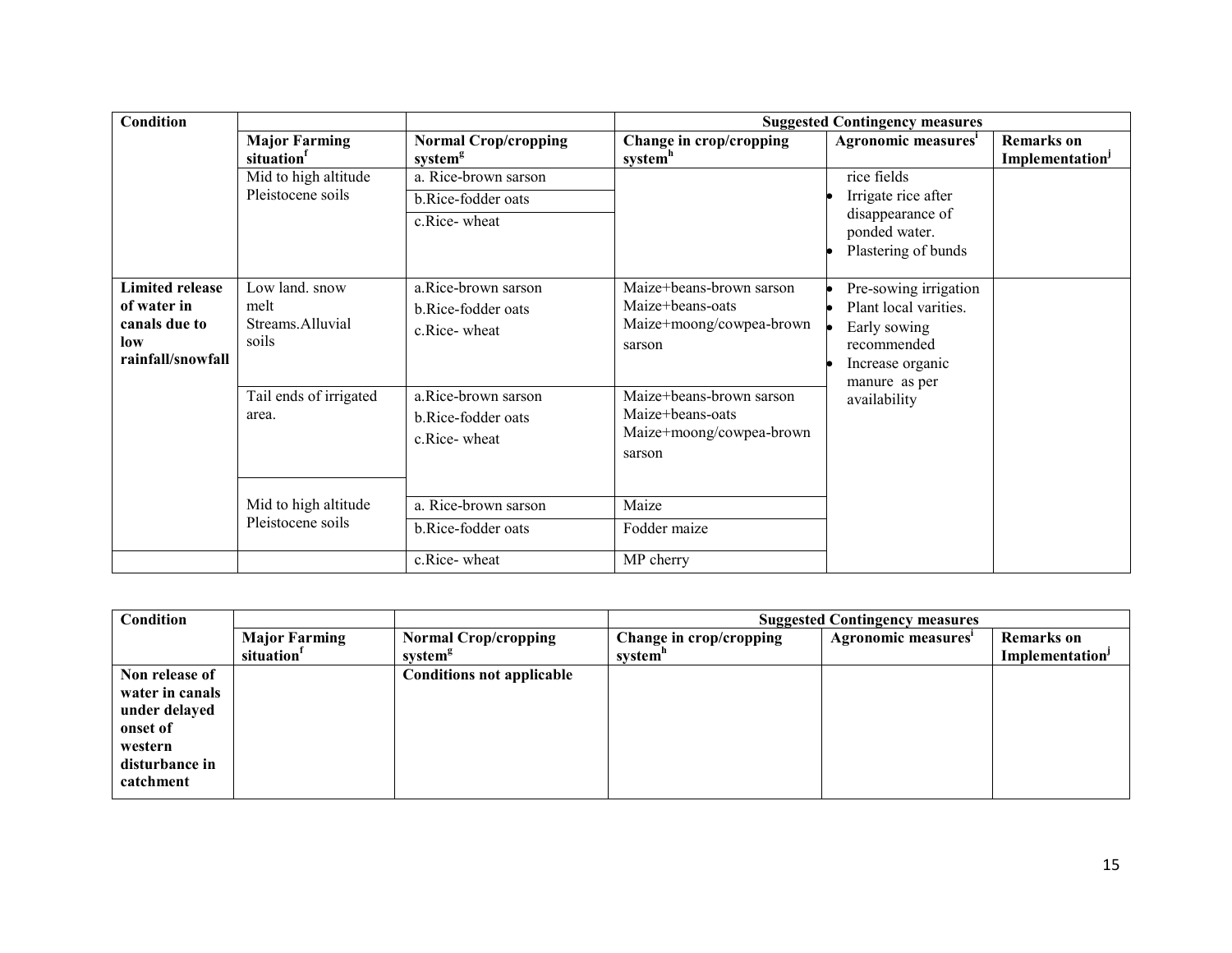| Condition              |                        |                                 | <b>Suggested Contingency measures</b> |                     |                             |
|------------------------|------------------------|---------------------------------|---------------------------------------|---------------------|-----------------------------|
|                        | <b>Major Farming</b>   | <b>Normal Crop/cropping</b>     | Change in crop/cropping               | Agronomic measures' | <b>Remarks</b> on           |
|                        | situation <sup>1</sup> | system <sup>g</sup>             | system"                               |                     | Implementation <sup>J</sup> |
| <b>Lack of inflows</b> | 1) Farming Situation   |                                 |                                       |                     |                             |
| into tanks due         |                        | <b>Condition not applicable</b> |                                       |                     |                             |
| to insufficient        |                        |                                 |                                       |                     |                             |
| /delayed onset         |                        |                                 |                                       |                     |                             |
| of monsoon             |                        |                                 |                                       |                     |                             |
| Insufficient           | 1) Farming Situation   | <b>Condition not applicable</b> |                                       |                     |                             |
| groundwater            |                        |                                 |                                       |                     |                             |
| recharge due to        |                        |                                 |                                       |                     |                             |
| low rainfall           |                        |                                 |                                       |                     |                             |

2.2 Unusual rains (untimely, unseasonal etc) (for both rainfed and irrigated situations)

| <b>Condition</b>                                                        | <b>Suggested contingency measure</b>                                                                 |                                                                                    |                                                                                                       |                                    |  |
|-------------------------------------------------------------------------|------------------------------------------------------------------------------------------------------|------------------------------------------------------------------------------------|-------------------------------------------------------------------------------------------------------|------------------------------------|--|
| Continuous high rainfall in a<br>short span leading to water<br>logging | Vegetative stage <sup>k</sup>                                                                        | Flowering stage <sup>1</sup>                                                       | Crop maturity stage $m$                                                                               | Post harvest <sup>n</sup>          |  |
| Maize+ Beans                                                            | Provide surface drainage<br>along the slope                                                          | Provide surface drainage                                                           | Drain field.<br>Provide staking if lodging is<br>seen.<br>Harvest around at<br>physiological maturity | Spread crop at dry and safer place |  |
| Beans/ Greengram                                                        | do                                                                                                   | do                                                                                 | Harvest crop by uprooting<br>Not by picking                                                           | do                                 |  |
| Fodder maize                                                            | do                                                                                                   | Harvest crop as and when<br>workable                                               | $\overline{\phantom{a}}$                                                                              |                                    |  |
| Rice                                                                    | Drain excessive water                                                                                | Provide drainage and take<br>measures against rice<br>blast(prophylactic measures) |                                                                                                       |                                    |  |
| Horticulture                                                            |                                                                                                      |                                                                                    |                                                                                                       |                                    |  |
| Apple                                                                   | At dormant stage in case<br>of heavy snowfall<br>remove snow from trees<br>In case of trunk cracking |                                                                                    |                                                                                                       |                                    |  |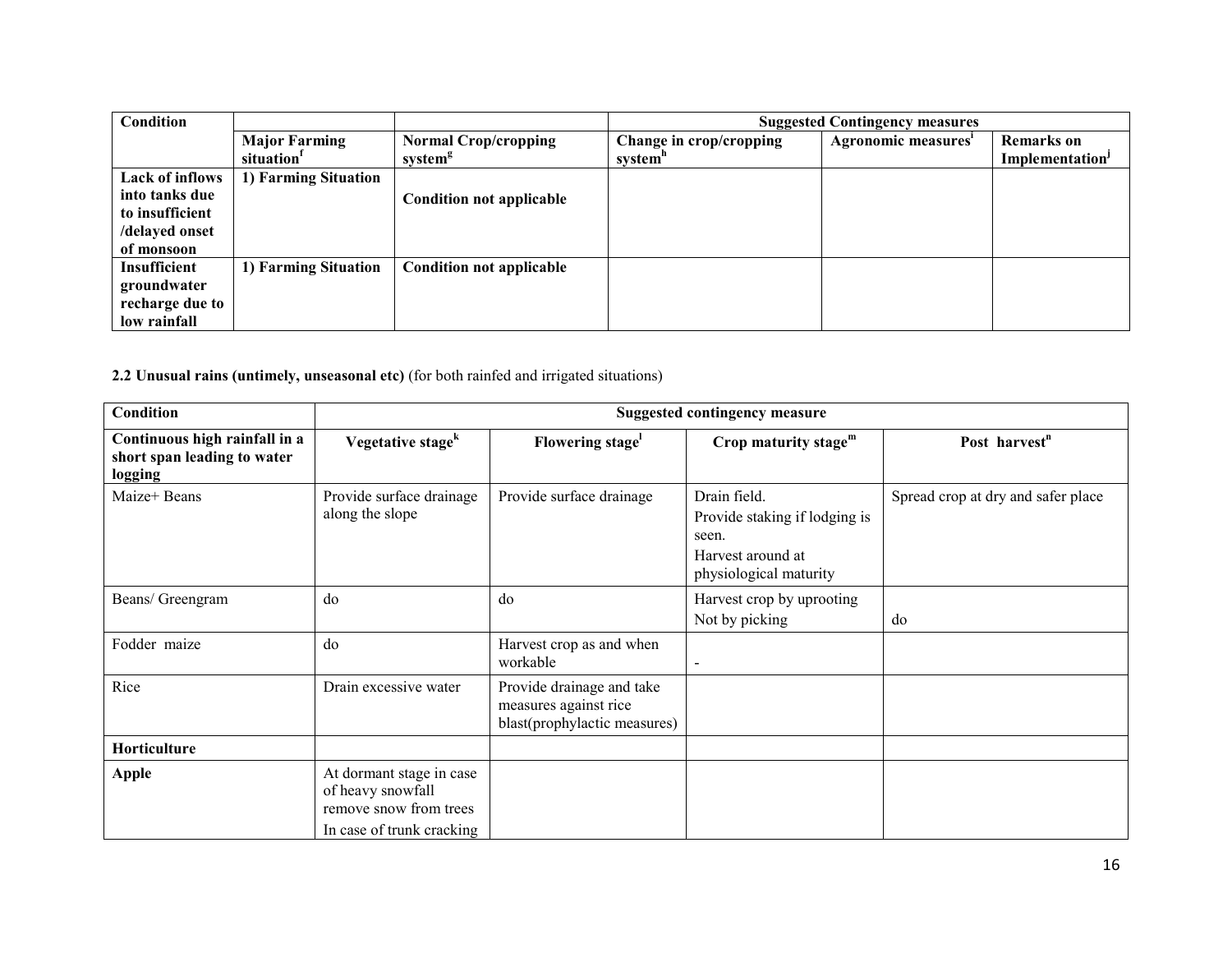|                                                                      | join splits by nuts and<br>bolts to save trees |                                                       |                                                   |
|----------------------------------------------------------------------|------------------------------------------------|-------------------------------------------------------|---------------------------------------------------|
| Heavy rainfall with high<br>speed winds in a short span <sup>2</sup> |                                                |                                                       |                                                   |
| Horticulture                                                         |                                                |                                                       |                                                   |
| Outbreak of pests and<br>diseases due to unseasonal<br>rains         |                                                | Need based plant protection<br><b>IPDM</b> for pluses | Safe storage against storage pest<br>and diseases |
| Horticulture                                                         |                                                |                                                       |                                                   |

#### 2.3 Floods: Not experienced / encountered

| Condition                                                   |                          | Suggested contingency measure <sup>o</sup>                                  |                                                                                                         |                                                                             |  |  |
|-------------------------------------------------------------|--------------------------|-----------------------------------------------------------------------------|---------------------------------------------------------------------------------------------------------|-----------------------------------------------------------------------------|--|--|
| Transient water logging/ partial<br>inundation <sup>1</sup> | Seedling / nursery stage | <b>Vegetative stage</b>                                                     | <b>Reproductive stage</b>                                                                               | At harvest                                                                  |  |  |
| <b>Rice</b>                                                 | <b>NA</b>                | -Remove silt from the effected<br>parts of field<br>-Drain water from field | -Staking of lodged plants<br>-Remove silt<br>-Drain water<br>-Prophylactic spray to<br>control diseases | -Drain field<br>-Remove silt<br>-Harvest and take produce to<br>safer place |  |  |
| <b>Horticulture</b>                                         |                          |                                                                             |                                                                                                         |                                                                             |  |  |
| Continuous submergence<br>for more than 2 days <sup>2</sup> |                          |                                                                             |                                                                                                         |                                                                             |  |  |
| Horticulture                                                |                          |                                                                             |                                                                                                         |                                                                             |  |  |
| Sea water intrusion <sup>3</sup>                            |                          |                                                                             |                                                                                                         |                                                                             |  |  |

#### 2.4 Extreme events: Heat wave / Cold wave/Frost/ Hailstorm /Cyclone: Not experienced / encountered

| <b>Extreme event type</b>     | Suggested contingency measure |                  |                           |            |  |
|-------------------------------|-------------------------------|------------------|---------------------------|------------|--|
|                               | Seedling / nursery stage      | Vegetative stage | <b>Reproductive stage</b> | At harvest |  |
| <b>Heat Wave</b> <sup>p</sup> | <b>NA</b>                     |                  |                           |            |  |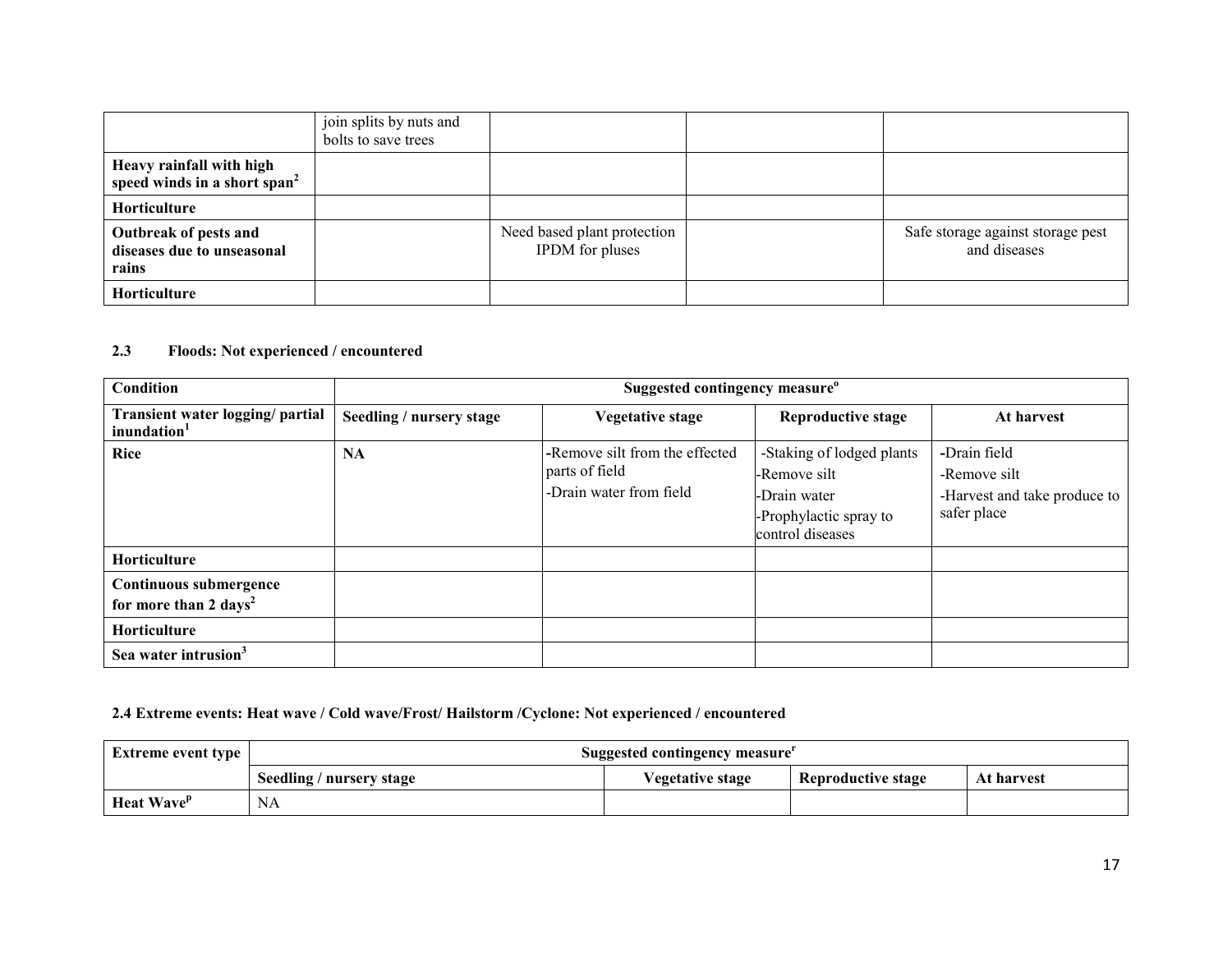| Horticulture           |                                                                                      |                                             |                     |  |
|------------------------|--------------------------------------------------------------------------------------|---------------------------------------------|---------------------|--|
| Cold wave <sup>q</sup> |                                                                                      |                                             |                     |  |
| Rice                   | At nursery stage use low polythene tunnel to<br>grow rice nursery as standard method | Increase water level in the<br>paddy fields | Keep water level up |  |
| Horticulture           |                                                                                      |                                             |                     |  |
| Frost                  |                                                                                      |                                             |                     |  |
| Horticulture           |                                                                                      |                                             |                     |  |
| Hailstorm              |                                                                                      |                                             |                     |  |
| Horticulture           |                                                                                      |                                             |                     |  |
| Cyclone                |                                                                                      |                                             |                     |  |
| Horticulture           |                                                                                      |                                             |                     |  |

#### 2.5Contingent strategies for Livestock, Poultry & Fisheries

#### 2.5.1 Livestock

|                              | <b>Suggested contingency measures</b>                                                                                                           |                                                                                                                                                                                     |                  |  |  |
|------------------------------|-------------------------------------------------------------------------------------------------------------------------------------------------|-------------------------------------------------------------------------------------------------------------------------------------------------------------------------------------|------------------|--|--|
|                              | Before the event <sup>s</sup>                                                                                                                   | During the event                                                                                                                                                                    | After the event  |  |  |
| <b>Drought</b>               |                                                                                                                                                 |                                                                                                                                                                                     |                  |  |  |
| Feed and fodder availability | Necessary arrangements to grow fodder on<br>bunds/orchards and irrigated area as need based<br>- Use excessive fodder for making hay and silage | Keep animals under shade<br>Use urea molasses treated<br>roughage<br>Use feed blocks prepared from<br>crop residue<br>and apple pomace<br>Ensure availability of mineral<br>mixture |                  |  |  |
| Drinking water               | Ensure storage of drinking water in storage tanks                                                                                               | Ensure storage of water                                                                                                                                                             |                  |  |  |
| Health and disease           | Arrangement and preparedness with required                                                                                                      | Vaccination for foot and mouth disease and                                                                                                                                          | Culling sick and |  |  |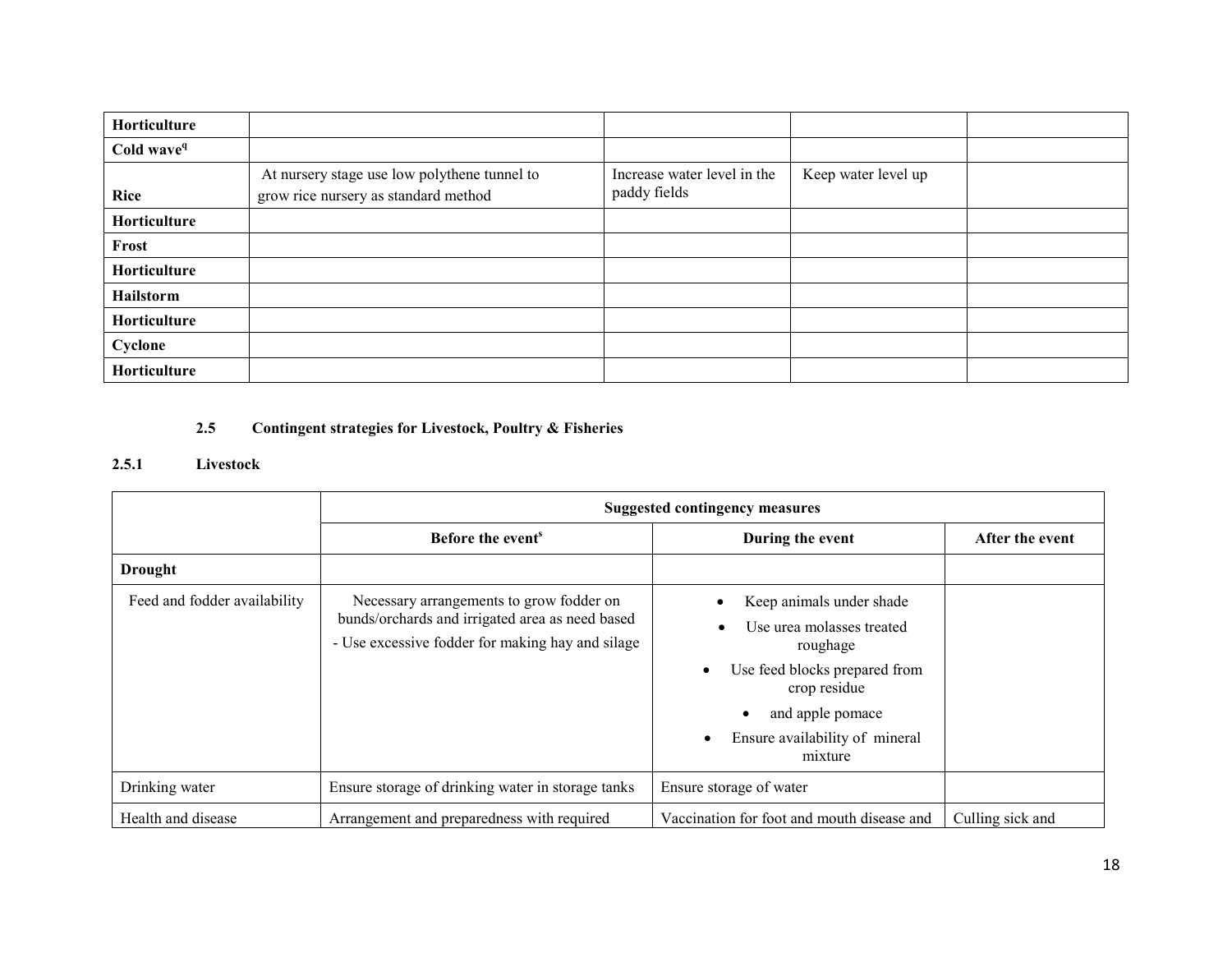| management                        | medicine stock                         | other required dosage and vaccination if<br>not done earlier | unproductive<br>livestock. |
|-----------------------------------|----------------------------------------|--------------------------------------------------------------|----------------------------|
| <b>Floods</b>                     |                                        |                                                              |                            |
|                                   |                                        | Take animals to safer places                                 |                            |
|                                   |                                        | -Use feed blocks prepared from crop<br>residue               |                            |
|                                   |                                        | And apple pomace                                             |                            |
| Feed and fodder availability      | $\blacksquare$                         | -Spread wet fodder at safer places to dry                    |                            |
| Drinking water                    |                                        |                                                              |                            |
| Health and disease<br>management  |                                        |                                                              |                            |
| Cyclone                           |                                        |                                                              |                            |
| Feed and fodder availability      |                                        |                                                              |                            |
| Drinking water                    |                                        |                                                              |                            |
| Health and disease<br>management  |                                        |                                                              |                            |
| Heat wave and cold wave           |                                        |                                                              |                            |
| Shelter/environment<br>management | Provide heating and proper ventilation | Ensure live stock is not subjected to direct<br>cold         |                            |
| Health and disease<br>management  |                                        |                                                              |                            |
|                                   |                                        |                                                              |                            |

s based on forewarning wherever available

#### 2.5.2 Poultry

|  | <b>Suggested contingency measures</b> | Convergence/linkages<br>with ongoing programs,<br>if any |
|--|---------------------------------------|----------------------------------------------------------|
|--|---------------------------------------|----------------------------------------------------------|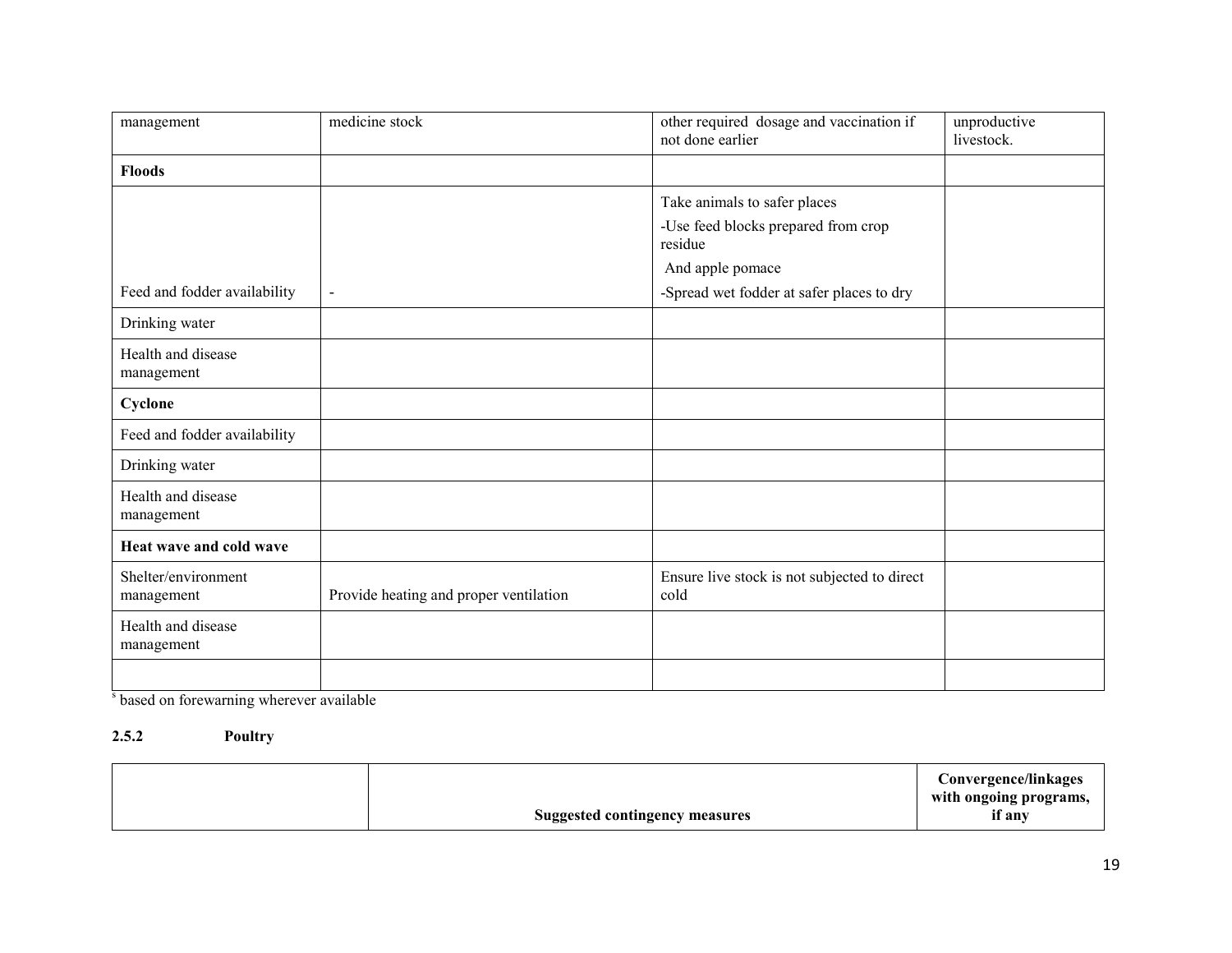|                                | <b>Before the event</b>                           | During the event               | After the event           |  |
|--------------------------------|---------------------------------------------------|--------------------------------|---------------------------|--|
| <b>Drought</b>                 |                                                   |                                |                           |  |
|                                |                                                   | Utilize damaged<br>food grains |                           |  |
| Shortage of feed ingredients   | Ensure stock of feed                              | Utilize stored feed            | Culling of affected birds |  |
| Drinking water                 | Storage in water reservoirs                       | Use stored water               | $\sim$                    |  |
| Health and disease management  | Preparedness and<br>arrangement of<br>vaccination | Mass vaccination               | Culling of diseased birds |  |
| <b>Floods</b>                  |                                                   |                                |                           |  |
| Shortage of feed ingredients   |                                                   |                                |                           |  |
| Drinking water                 |                                                   |                                |                           |  |
| Health and disease management  |                                                   |                                |                           |  |
| Cyclone                        |                                                   |                                |                           |  |
| Shortage of feed ingredients   |                                                   |                                |                           |  |
| Drinking water                 |                                                   |                                |                           |  |
| Health and disease management  |                                                   |                                |                           |  |
| Heat wave and cold wave        |                                                   |                                |                           |  |
| Shelter/environment management |                                                   |                                |                           |  |
| Health and disease management  |                                                   |                                |                           |  |
|                                |                                                   |                                |                           |  |

<sup>a</sup> based on forewarning wherever available

#### 2.5.3 Fisheries/ Aquaculture

|--|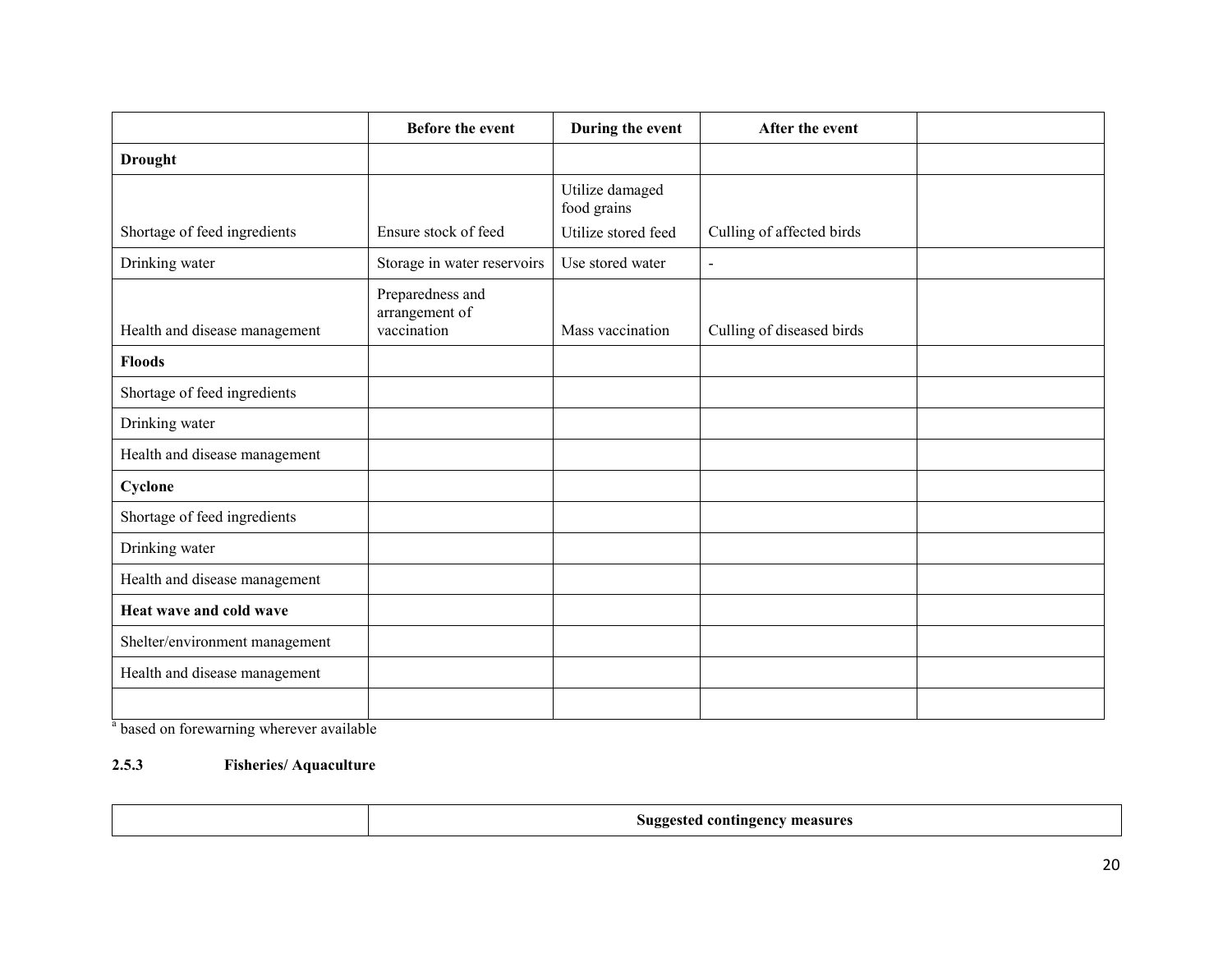|                                                                                                                                           | Before the event <sup>a</sup>                             | During the event                                                                                                                                                                   | After the event |
|-------------------------------------------------------------------------------------------------------------------------------------------|-----------------------------------------------------------|------------------------------------------------------------------------------------------------------------------------------------------------------------------------------------|-----------------|
| 1) Drought                                                                                                                                |                                                           |                                                                                                                                                                                    |                 |
| A. Capture                                                                                                                                | Prepare additional water<br>reservoirs and exigency ponds | Protect brood stock by making deep trenches in<br>the middle of ponds.<br>Sale of additional stock<br>Provide aeration<br>Stop feeding/restrict feeding<br>Give chilling treatment | $\blacksquare$  |
| Marine                                                                                                                                    |                                                           |                                                                                                                                                                                    |                 |
| Inland<br>(i) Shallow water depth due to<br>insufficient rains/inflow<br>(ii) Changes in water quality                                    |                                                           |                                                                                                                                                                                    |                 |
| (iii) Any other                                                                                                                           |                                                           |                                                                                                                                                                                    |                 |
| <b>B.</b> Aquaculture                                                                                                                     |                                                           |                                                                                                                                                                                    |                 |
| (i) Shallow water in ponds due to<br>insufficient rains/inflow<br>(ii) Impact of salt load build up in<br>ponds / change in water quality |                                                           |                                                                                                                                                                                    |                 |
| (iii) Any other                                                                                                                           |                                                           |                                                                                                                                                                                    |                 |
| 2) Floods                                                                                                                                 |                                                           |                                                                                                                                                                                    |                 |
| A. Capture                                                                                                                                |                                                           |                                                                                                                                                                                    |                 |
| Marine                                                                                                                                    |                                                           |                                                                                                                                                                                    |                 |
| Inland<br>(i) Average compensation paid due to<br>loss of human life<br>(ii) No. of boats / nets/damaged                                  |                                                           |                                                                                                                                                                                    |                 |
| (iii) No. of houses damaged                                                                                                               |                                                           |                                                                                                                                                                                    |                 |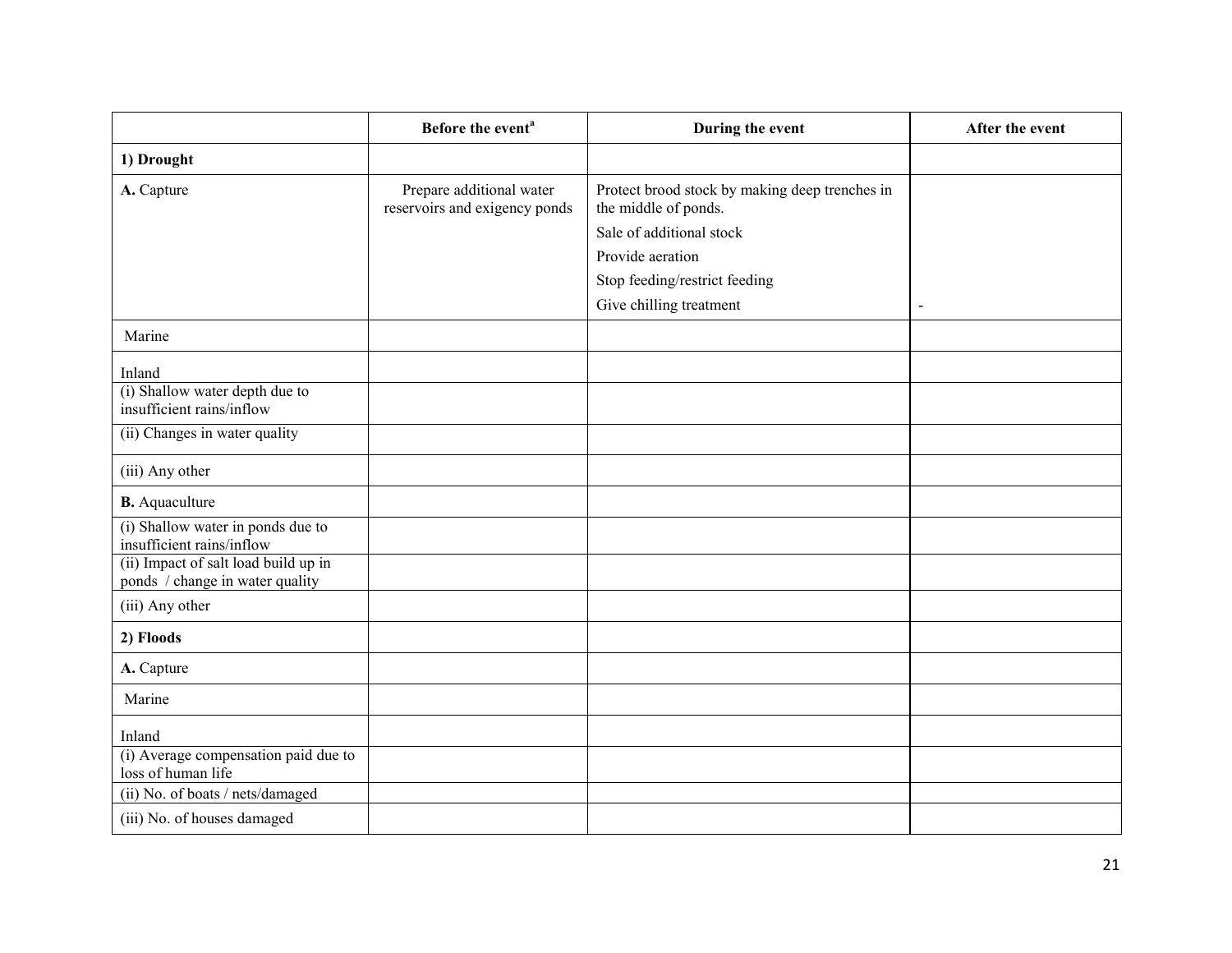| (iv) Loss of stock                                                    |  |  |
|-----------------------------------------------------------------------|--|--|
|                                                                       |  |  |
| (v) Changes in water quality                                          |  |  |
| (vi) Health and diseases                                              |  |  |
| <b>B.</b> Aquaculture                                                 |  |  |
| (i) Inundation with flood water                                       |  |  |
| (ii) Water contamination and changes<br>in water quality              |  |  |
| (iii) Health and diseases                                             |  |  |
| (iv) Loss of stock and inputs (feed,<br>chemicals etc)                |  |  |
| (v) Infrastructure damage (pumps,<br>aerators, huts etc)              |  |  |
| (vi) Any other                                                        |  |  |
| 3. Cyclone / Tsunami                                                  |  |  |
| A. Capture                                                            |  |  |
| Marine                                                                |  |  |
| (i) Average compensation paid due to<br>loss of fishermen lives       |  |  |
| (ii) Avg. no. of boats / nets/damaged                                 |  |  |
| (iii) Avg. no. of houses damaged                                      |  |  |
| Inland                                                                |  |  |
| B. Aquaculture                                                        |  |  |
| (i) Overflow / flooding of ponds                                      |  |  |
| (ii) Changes in water quality (fresh<br>water / brackish water ratio) |  |  |